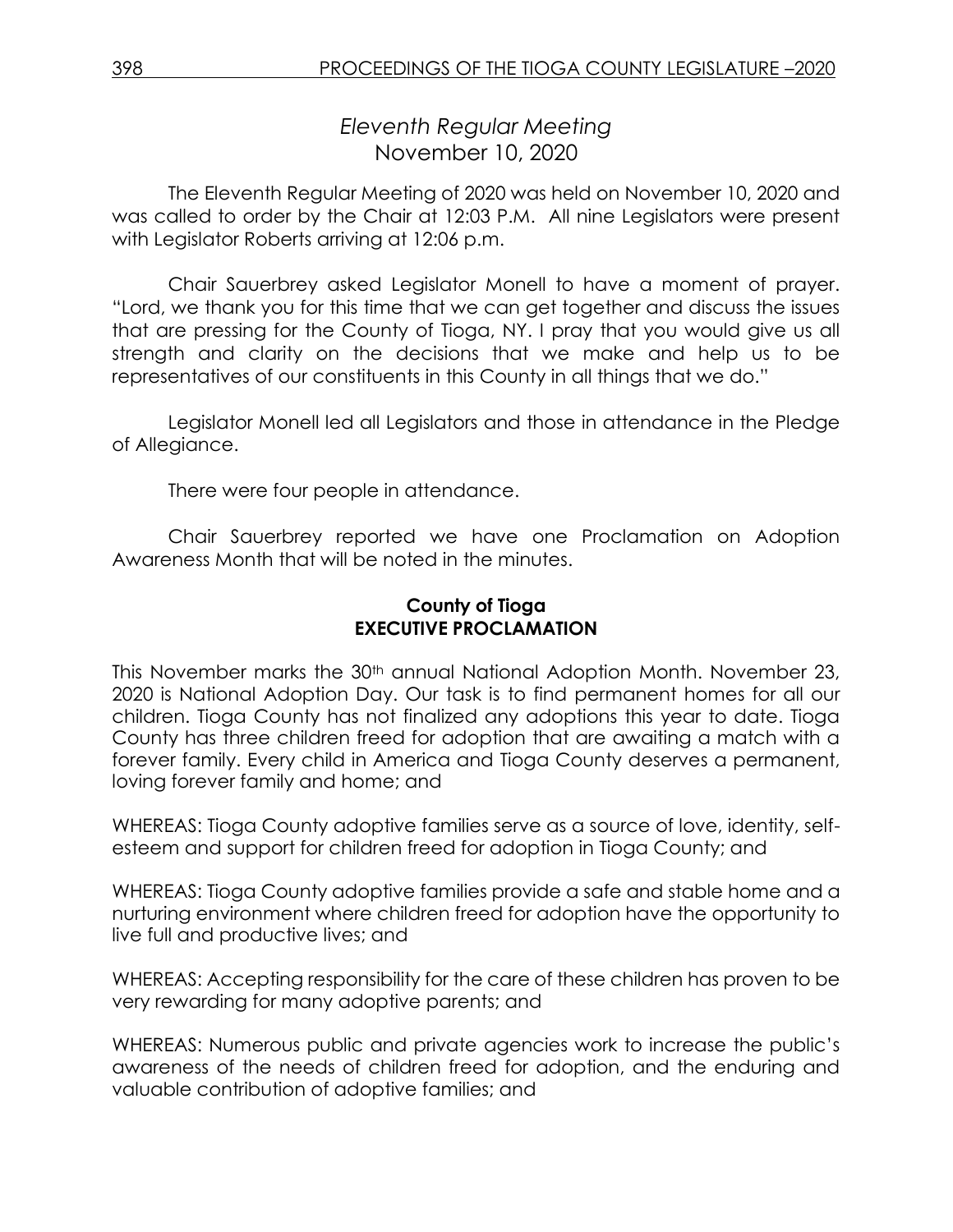WHEREAS: It is appropriate to recognize all those in Tioga County who work together on behalf of children freed for adoption; the adoptive families and the professional staff dedicated to ensuring these children become members of a stable and loving family; now therefore

THE TIOGA COUNTY LEGISLATURE, County of Tioga, does hereby proclaim November 2020 as:

## **ADOPTION AWARENESS MONTH**

in Tioga County and call upon all citizens, community agencies, religious organizations, medical facilities and businesses to increase their participation in our efforts to recognize adoptive families in Tioga County.

There was no privilege of the floor.

Legislator Monell made a motion to approve the minutes of October 13 and 22, 2020, seconded by Legislator Sullivan and carried.

Chair Sauerbrey stated all Legislative Committees met this month and the minutes are or will be on file with the Clerk of the Legislature.

Legislator Sullivan moved for the adoption of the following resolution, seconded by Legislator Mullen.

*BOARD OF ETHICS*

| REFERRED TO:          | LEGISLATIVE WORKSESSION |
|-----------------------|-------------------------|
| RESOLUTION NO. 220-20 | APPOINT MEMBER TO       |

WHEREAS: A vacancy exists on the Board of Ethics due to the resignation of Terese Mullen on June 11, 2020; and

WHEREAS: Rev. James Stevens, a resident of the Village of Owego has agreed to serve on the Board of Ethics and fill the unexpired term created by the resignation of Terese Mullen; therefore be it

RESOLVED: That Rev. James Stevens be and hereby is appointed to the Board of Ethics for a retroactive term beginning June 11, 2020 through March 31, 2022.

ROLL CALL VOTE

Yes – Legislators Monell, Mullen, Sauerbrey, Standinger. Sullivan, Weston, Balliet, and Hollenbeck.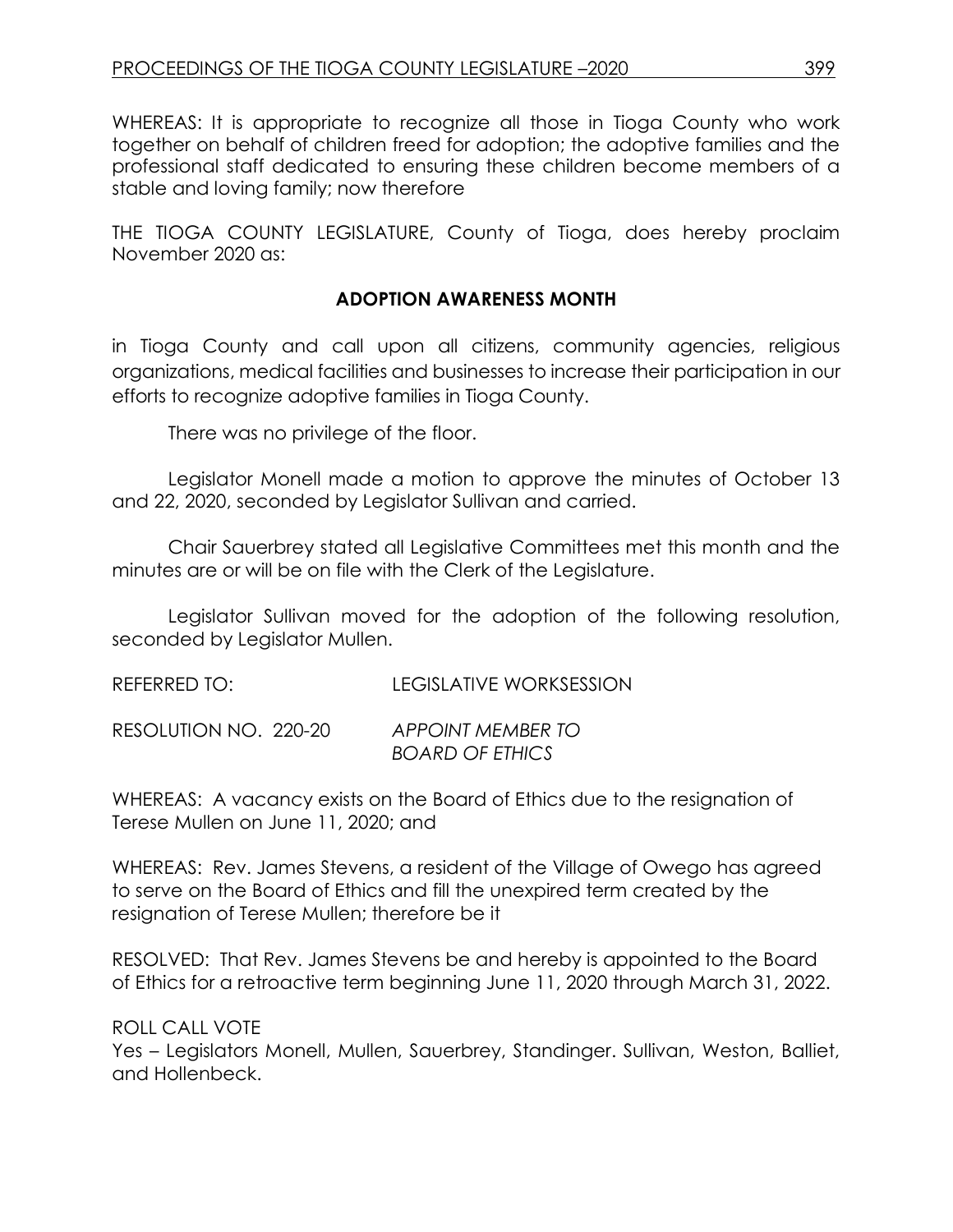No – None.

Absent – Legislator Roberts.

RESOLUTION ADOPTED.

Legislator Balliet moved for the adoption of the following resolution, seconded by Legislator Sullivan.

REFERRED TO: ADMINISTRATIVE SERVICES COMMITTEE

RESOLUTION NO. 221-20 *ADOPT STATE EQUALIZATION REPORTS*

RESOLVED: That the State Equalization Reports for County Tax be and the same hereby are approved, and that the County tax rates be the rates used in computing taxes in the several Towns.

ROLL CALL VOTE

Yes – Legislators Monell, Mullen, Sauerbrey, Standinger. Sullivan, Weston, Balliet, and Hollenbeck.

No – None.

Absent – Legislator Roberts.

RESOLUTION ADOPTED.

*Legislator Roberts arrived at 12:06 p.m.* 

Legislator Balliet moved for the adoption of the following resolution, seconded by Legislator Sullivan.

REFERRED TO: ADMINISTRATIVE SERVICES

RESOLUTION NO: 222-20 *MORTGAGE TAX DISTRIBUTION*

RESOLVED: That the mortgage tax report for the period April 1, 2020 to September 30, 2020 be and it hereby is accepted; therefore be it further

RESOLVED: That the County Treasurer be authorized and directed to pay to the Supervisors of the several Towns and the Treasurers of the several Villages the amounts apportioned to them as follows: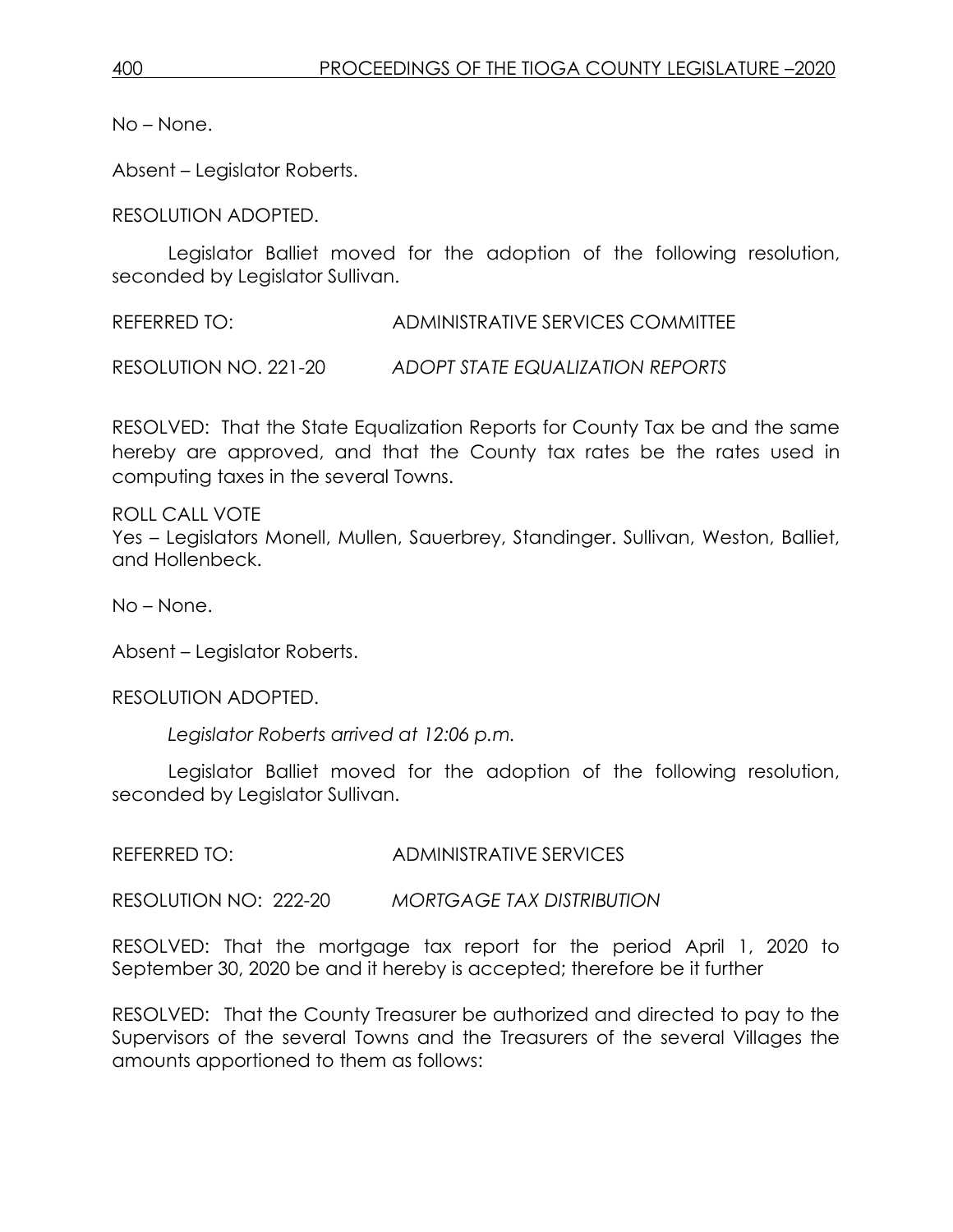| Barton (Town)           | 17,656.19<br>\$ |
|-------------------------|-----------------|
| Berkshire (Town)        | 10.898.92       |
| Candor (Town)           | 20,726.43       |
| Candor (Village)        | 2,981.26        |
| Newark Valley (Town)    | 8,399.72        |
| Newark Valley (Village) | 6,061.66        |
| Nichols (Town)          | 27,957.02       |
| Nichols (Village)       | 1,515.63        |
| Owego (Town)            | 130,428.37      |
| Owego (Village)         | 11,293.27       |
| Richford (Town)         | 1,883.84        |
| Spencer (Town)          | 14,196.14       |
| Spencer (Village)       | 2,468.13        |
| Tioga (Town)            | 18,303.62       |
| Waverly (Village)       | 16,887.99       |
|                         | \$291,658.19    |

#### ROLL CALL VOTE

Yes – Legislators Monell, Mullen, Sauerbrey, Roberts, Standinger. Sullivan, Weston, Balliet, and Hollenbeck.

No – None.

Absent – None.

RESOLUTION ADOPTED.

Legislator Sullivan moved for the adoption of the following resolution, seconded by Legislator Monell.

| REFERRED TO:          | <b>INFORMATION TECHNOLOGY</b>                                                                          |
|-----------------------|--------------------------------------------------------------------------------------------------------|
| RESOLUTION NO. 223-20 | ADOPTION OF NEW RETENTION AND DISPOSITION<br>SCHEDULE FOR NEW YORK LOCAL GOVERNMENT<br>RECORDS (LGS-1) |

WHEREAS: New York State has consolidated and revised the CO-2, ED-1, MI-1, and MU-1 Schedules with a new single, comprehensive Retention and Disposition Schedule for New York Local Government Records (LGS-1) covering records for all types of local governments; and

WHEREAS: The new LGS-1 Schedule is in effect as of August 1, 2020 and must be adopted by the local governing board prior to utilization; and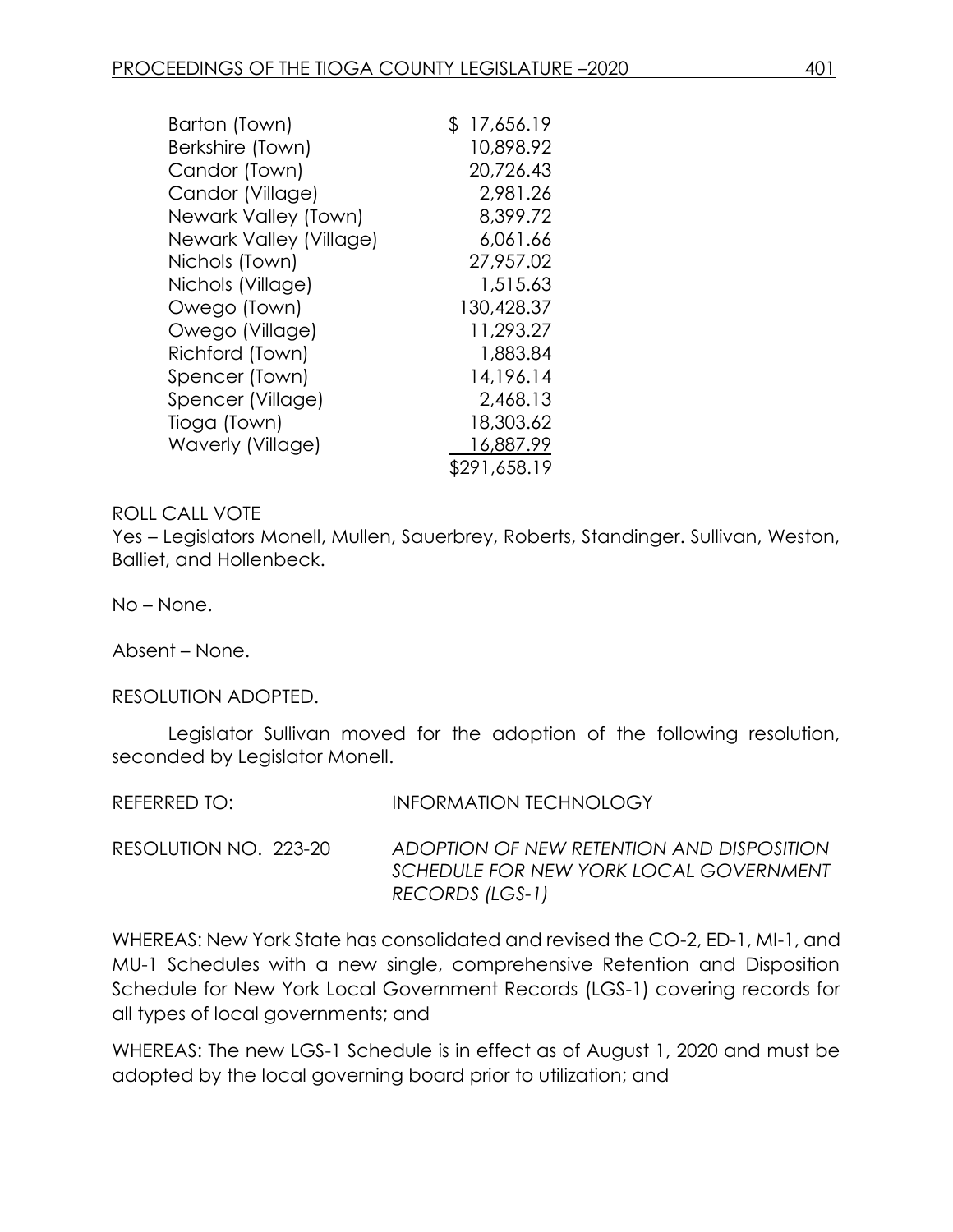WHEREAS: The new LGS-1 Schedule is issued pursuant to Article 57-A of the Arts and Cultural Affairs Law, and containing legal minimum retention periods for local government records; therefore be it

RESOLVED: That the Tioga County Legislature adopts the new Retention and Disposition Schedule for New York Local Government Records (LGS-1) for use by all County employees in legally disposing of valueless records listed therein; and be it further

RESOLVED: That in accordance with Article 57-A only those records will be disposed of that are described in the Retention and Disposition Schedule for New York Local Government Records (LGS-1) after they have met the minimum retention periods described therein; and be it further

RESOLVED: That in accordance with Article 57-A only those records will be disposed of that do not have sufficient administrative, fiscal, legal, or historical value to merit retention beyond established legal minimum periods.

### ROLL CALL VOTE

Yes – Legislators Monell, Mullen, Sauerbrey, Roberts, Standinger. Sullivan, Weston, Balliet, and Hollenbeck.

No – None.

Absent – None.

### RESOLUTION ADOPTED.

Legislator Weston moved for the adoption of the following resolution, seconded by Legislator Hollenbeck.

| REFERRED TO:          | ED&P COMMITTEE                |
|-----------------------|-------------------------------|
| RESOLUTION NO. 224–20 | ADOPT LOCAL LAW NO. 2 OF 2020 |

WHEREAS: A public hearing was held on October 22, 2020, following due notice thereof to consider the adoption of Local Law Introductory No. C of the Year 2020 A Local Law providing for the collection of a hotel and motel tax in Tioga County; and

WHEREAS: It is in the best interests of the residents of Tioga County to adopt such Local Law which will be Local Law No. 2 of 2020; therefore be it

RESOLVED: That the following Local Law be and hereby is adopted;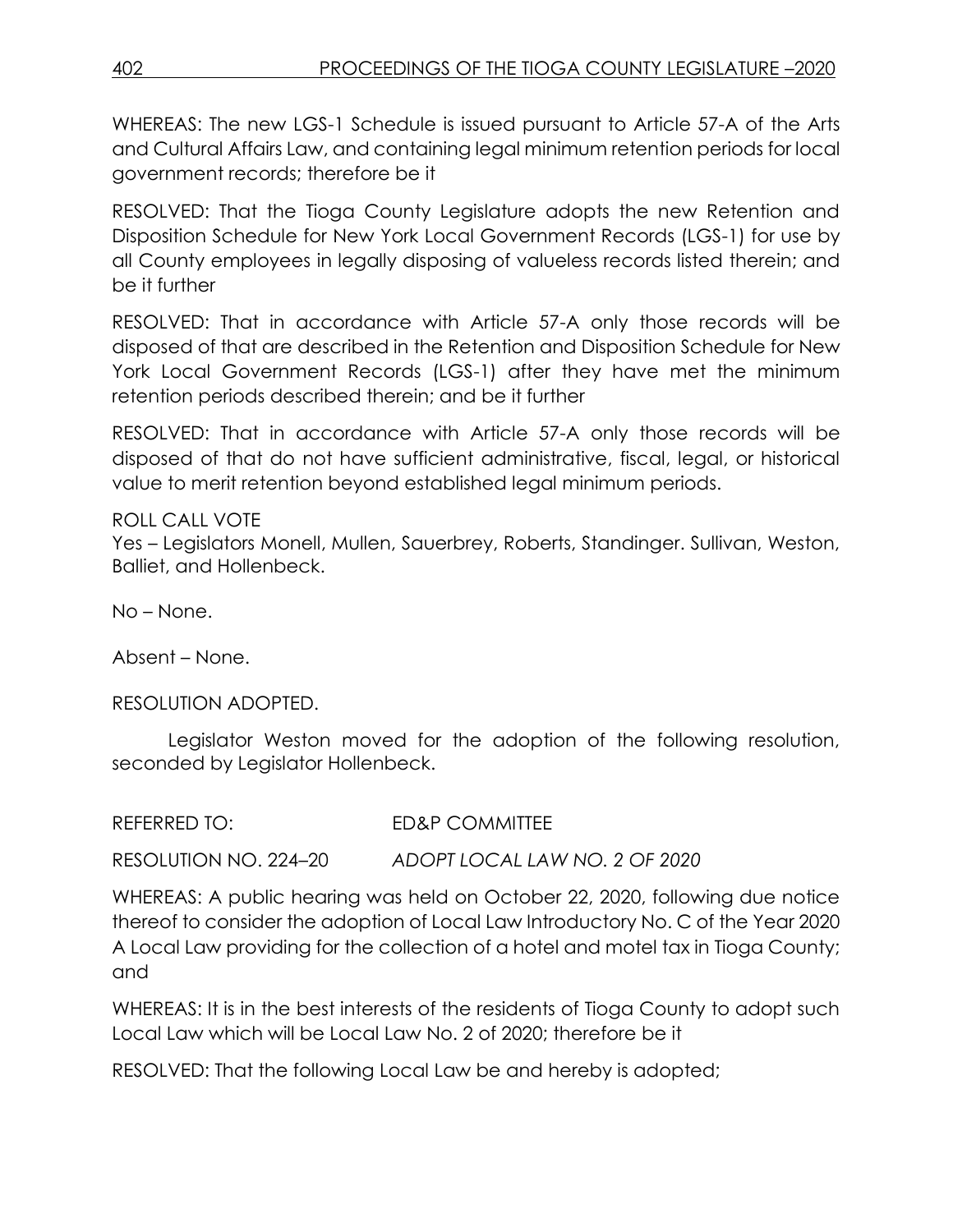County of Tioga

Local Law No. 2 of the Year 2020.

A Local Law providing for the collection of a hotel and motel tax in Tioga County.

Be It Enacted by the Legislature of the County of Tioga as follows:

SECTION 1: TITLE This local Law shall be known as the "Hotel/Motel Tax Law"

# SECTION 2: PURPOSE

The purpose of this Local Law is to enhance the general economy of Tioga County, its cities, towns, and villages through promotion of tourists, activities, conventions, trade shows, special events, and other directly related and supporting activities.

## SECTION 3: DEFINITIONS

HOTEL/MOTEL - Any facility or a portion thereof providing lodging on an over-night basis in exchange for any consideration, and shall include those facilities designated and commonly known as "bed and breakfast" and "tourist" facilities.

OCCUPANCY - The use or possession, or the right to the use or possession of any room in a hotel or motel.

OCCUPANT **-** A person who, for a charge or any consideration uses, possesses, or has the right to use or possess, any room in a hotel or motel under any lease, concession, permit, right, license, agreement, or otherwise.

OPERATOR **-** Any person operating a hotel or motel in Tioga County including but not limited to the owner, proprietor, lessee, sub-lessee, mortgagee in possession, licensee, or any other person otherwise operating such hotel or motel.

PERMANENT RESIDENT- A person occupying any room or rooms in a hotel or motel for at least fourteen (14) consecutive days.

PERSON – An individual, partnership, society, association, joint-stock company, corporation, estate, receiver, trustee, assignee, referee and any other person acting in a fiduciary or representative capacity, whether appointed by a court or otherwise, and any combination of the foregoing.

RENT – The consideration received for occupancy valued in money, whether received in money or otherwise.

RETURN – Any return filed or requested to be filed as herein provided.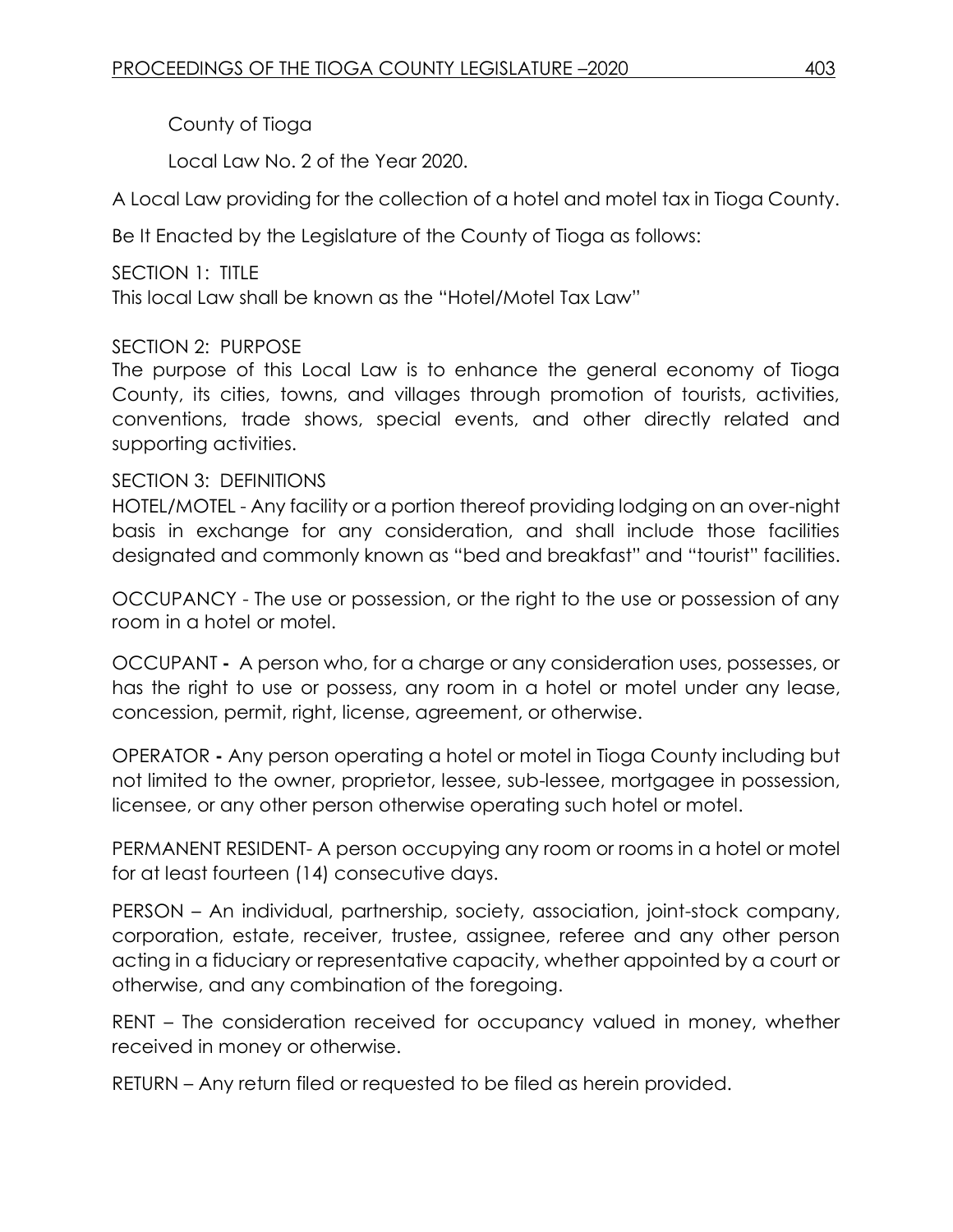ROOM - Any room or rooms of any kind in any part or portion of a hotel or motel, which is available for rent or otherwise let out for the lodging of guests.

TREASURER – Tioga County Treasurer

# SECTION 4: TAX

A tax in the amount of four percent (4%) of the per diem rental rate for each room occupied, is hereby assessed on all hotels and motels in Tioga County, provided, however, that such tax shall not be applicable to a permanent resident of a hotel or motel.

SECTION 5: EXEMPTION

Such tax shall not be imposed on any transaction, by or with any of the following:

(A) The State of New York, or any public corporation (including a public corporation created pursuant to agreement or compact with another state or the dominion of Canada), improvement district or other political subdivision of the State.

(B) The United States of America, insofar as it is immune from taxation;

(C) Any corporation or association, or trust, or community chest, fund or foundation organized and operated exclusively for religious, charitable or educational purposes, or for the prevention of cruelty to children or animals, and no part of the net earnings of which inures to the benefit of any private shareholder or individual and no substantial part of the activities of which is carrying on propaganda, or otherwise attempting to influence legislation; provided, however, that nothing in this paragraph shall include an organization operated for the primary purpose of carrying on a trade or business for profit, whether or not all of its profits are payable to one or more organizations described in this paragraph.

### SECTION 6: REGISTRATION

Within three (3) days after commencing business or opening, every operator shall file with the Treasurer a registration application in a form prescribed by the Treasurer.

# SECTION 7: ADMINISTRATION AND COLLECTION

(A) The tax imposed by this local law shall be administered and collected by the Treasurer, or other fiscal officers of Tioga County, by such means and in such manner as other taxes, which are now collected and administered by such officers or as, otherwise may be provided by such local law.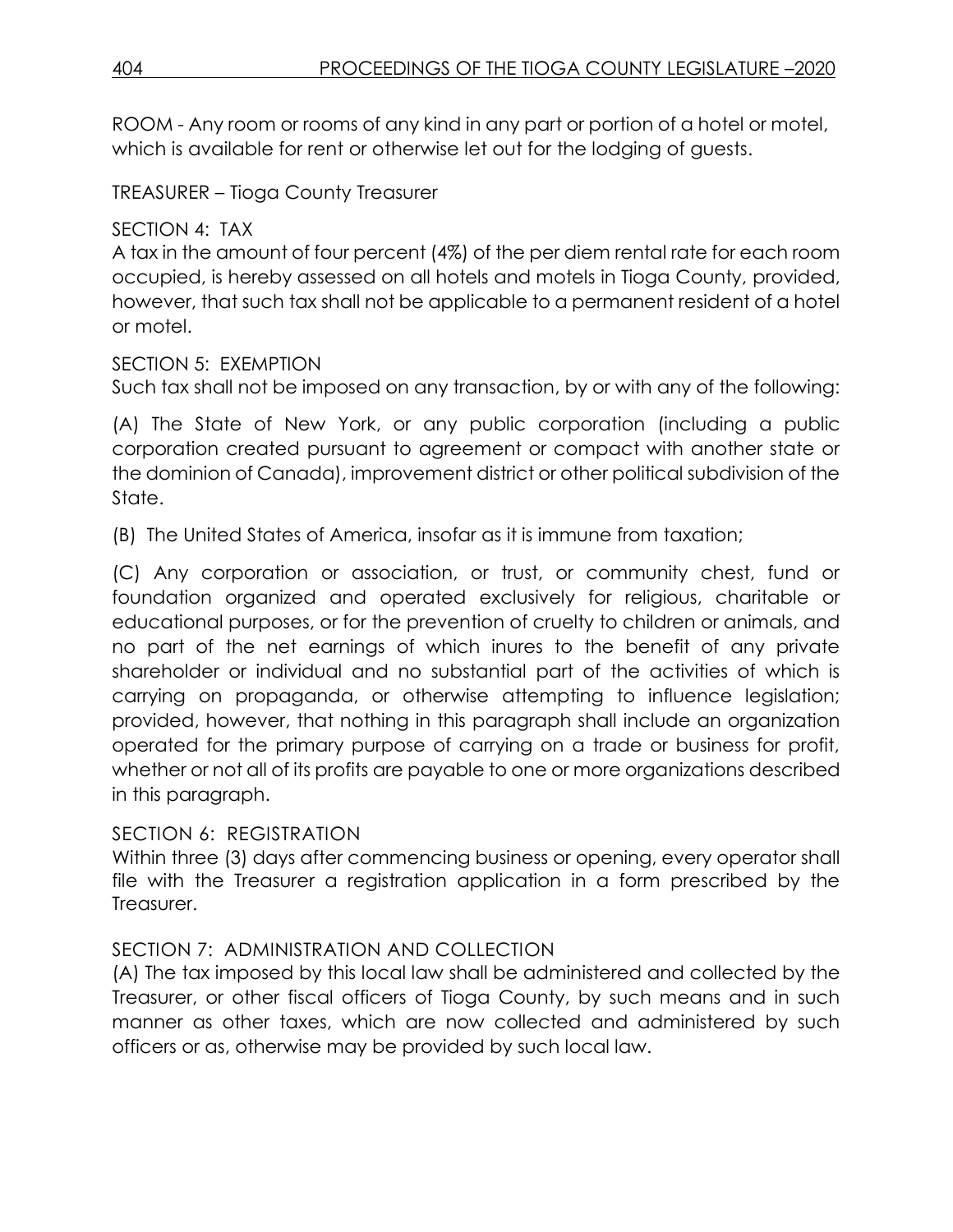(B) The tax to be collected shall be stated and charged separately from the rent and shown separately on any record thereof, at the time when the occupancy is arranged or contracted for and charged for, and upon every evidence of occupancy or any bill or statement of charge made for said occupancy issued or delivered by the operator. The tax shall be paid by the occupant to the operator or to the person entitled to be paid the rent or charge for the hotel or motel occupied for and on account of the County, and the operator or person entitled to be paid the rent or charge shall be liable for the collection and payment of the tax.

(C) The operator or any officer of any corporate operator shall be personally liable for the tax collected or required to be collected under this local law, and such operator or person entitled to be paid the rent or charge shall have the same right in respect to collecting the tax from the occupant, or in respect to nonpayment of the tax by the occupant, as if the tax were a part of the rent or charge and payable at the same time as the rent or charge; provided, however, that the Treasurer or other fiscal officers, employees or agents specified in this local law, shall be joined as a party in any action or proceeding brought to collect the tax by the operator or by the person entitled to be paid the rent or charge.

(D) The Treasurer may, whenever deemed necessary for the proper enforcement of this local law, provide that the occupant shall file returns and pay directly to the Treasurer, the tax herein imposed.

(E) For the purpose of the proper administration of this local law and to prevent evasion of the tax hereby imposed, it shall be presumed that all rents are subject to tax until the contrary is established, and the burden of proving that a rent for occupancy is not taxable hereunder shall be upon the operator, except that, where by regulation pursuant to subdivision (d) of this section, an occupant is required to file returns and pay directly to the Treasurer the tax herein imposed, the burden of proving that a rent for occupancy is not taxable shall be upon the occupant.

(F) Where an occupant claims exemption from the tax under the provisions of section five of this local law, the rent shall be deemed taxable hereunder unless the operator shall receive from the occupant claiming such exemption a certificate duly executed by an exempt corporation or association certifying that the occupant is its agent, representative, or employee, together with a certificate executed by the occupant that his occupancy is paid or to be paid by such exempt corporation or association, and is necessary or required in the course of or in connection with the occupant's duties as a representative of such corporation or association. Where deemed necessary, the operator may further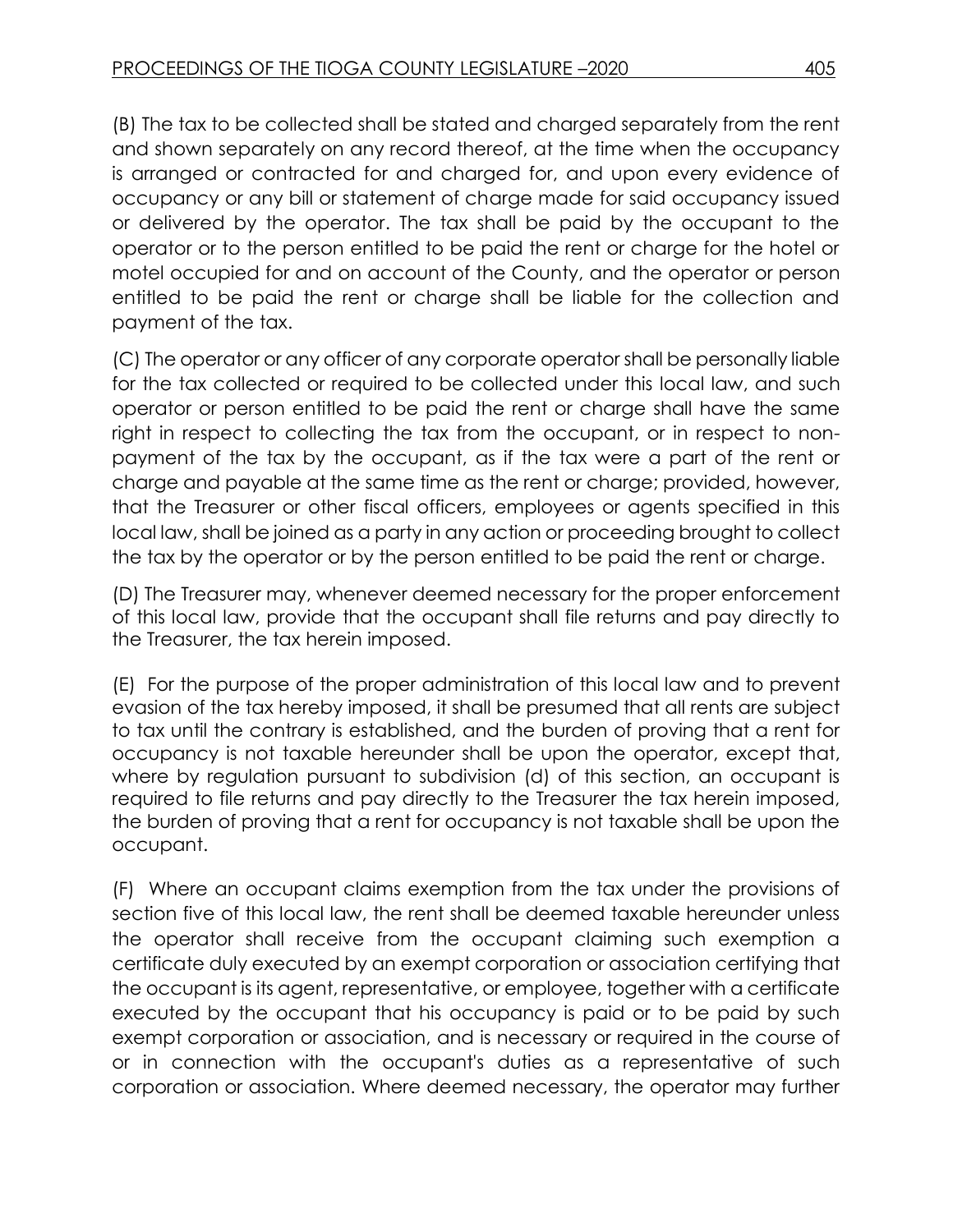require that any occupant claiming exemption from the tax furnish a copy of a certificate issued by the Treasurer certifying that the corporation or association therein named is exempt from the tax under section five of this local law.

# SECTION 8: RECORDS TO BE KEPT

Every operator shall keep records of every occupancy and of all rent paid, charged and due thereon and of the tax payable thereon, in such form as the Treasurer may require. Such records shall be available for inspection and examination at any time upon demand by the Treasurer or the Treasurer's duly authorized agents or employees, and shall be preserved for a period of not less than three (3) years, except that the Treasurer may consent in writing to their destruction within that period or may in writing require that such records be kept and maintained for a specified period in excess of three (3) years.

# SECTION 9: RETURNS

(A) The filing of returns and the payment of the tax shall be paid to the Treasurer on a quarterly basis. Such returns shall be filed within twenty (20) days from the expiration of the period covered thereby. The Treasurer may permit or require returns to be made by other periods and upon such dates as may be specified. If the Treasurer deems it necessary in order to insure the payment of the tax imposed by this local law, the Treasurer may require returns to be made for shorter periods than those prescribed pursuant to the foregoing provisions of this section and upon such dates as may be specified.

(B) The forms of returns shall be prescribed by the Treasurer and shall contain such information as may be deemed for the proper administration of this local law. The Treasurer may require amended returns to be filed within twenty (20) days after notice and to contain the information specified in the notice.

(C) If the return required by this local law is not filed, or a return filed is incorrect or insufficient on its face, the Treasurer shall take the necessary steps to enforce the filing of such return or of a corrected return.

# SECTION 10: PAYMENT OF TAX

(A)Upon the time of filing a return of occupancy and of rents, each operator shall pay to the Treasurer the taxes imposed by this local law upon the rents required to be included in such return, as well as other monies collected by the operator acting or purporting to act under the provisions of this local law.

(B) Where the Treasurer, in his discretion, deems it necessary to protect revenues to be obtained under this local law, the Treasurer may require any operator obligated to collect the tax imposed by this local law to file with the Treasurer's office a bond, issued by a surety company authorized to transact business in this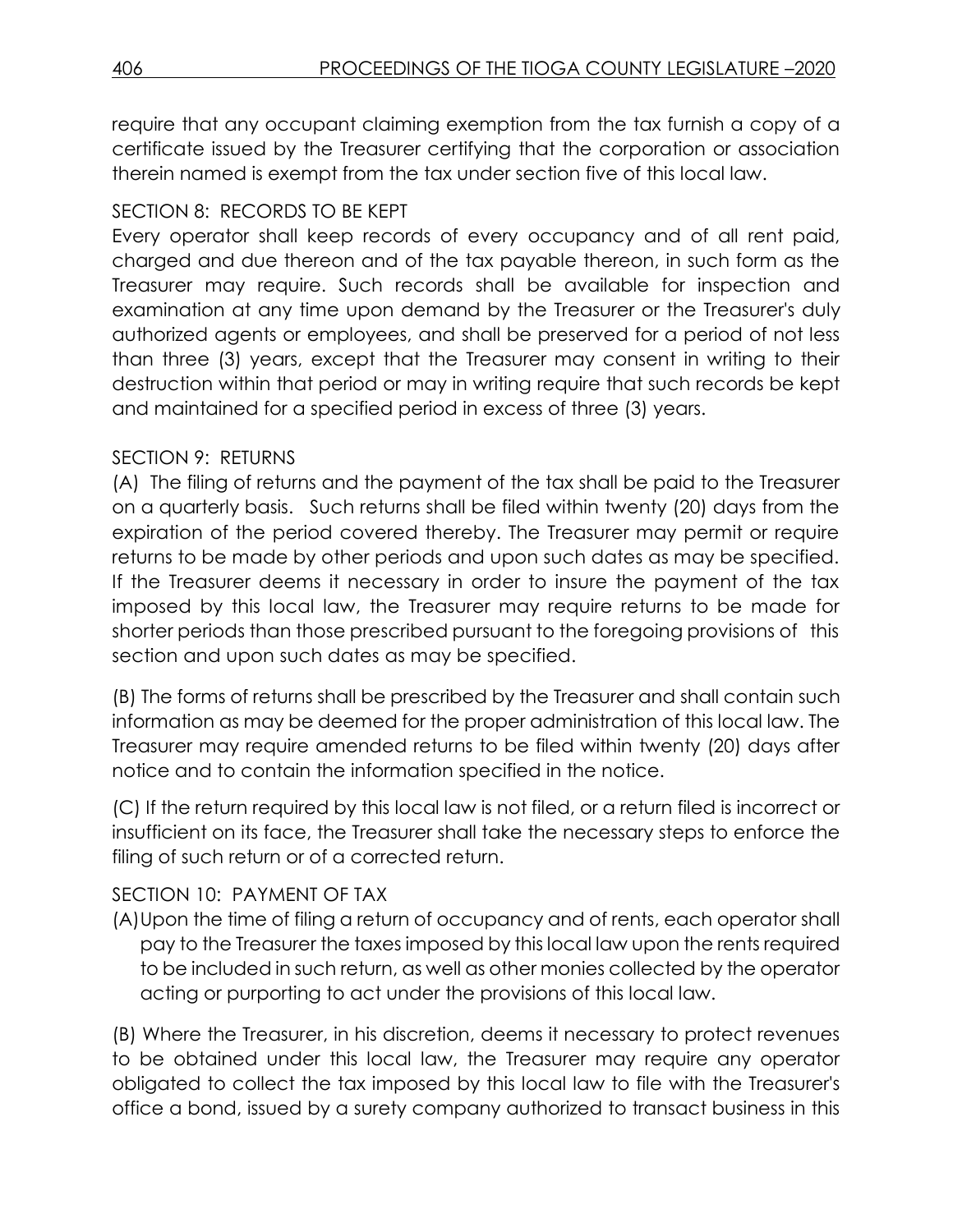state and approved by the superintendent of insurance of this state as to solvency and responsibility, in such amount as the Treasurer may fix to secure the payment of any tax and/or penalties and interest due or which may become due from such operator.

(C) In the event the Treasurer determines that an operator is to file such bond, notice shall be given by the Treasurer to such operator to that effect specifying the amount of the bond required.

(D) The operator shall file such bond within five (5) days after the issuance of such notice, unless within five (5), days the operator shall serve upon and deliver to the Treasurer a written request for a hearing before the Treasurer at which the necessity, propriety and amount of the bond shall be determined by the Treasurer. Any determination by the Treasurer upon such hearing shall be final and shall be complied with by the operator within fifteen (15) days after the giving of notices thereof.

(E) In lieu of such bond, securities approved by the Treasurer or cash in such amount as may be prescribed, may be deposited which shall be kept in the custody of the Treasurer who may at any time without notice of the depositor apply them to any tax and interest and penalties due, and for that purpose the securities may be sold by the Treasurer at public or private sale without notice to the depositor thereof.

# SECTION 11: DETERMINATION OF TAX

If a return required by this local law is not filed, or if a return is incorrect or insufficient, the amount of tax due shall be determined by the Treasurer from such information as may be obtainable and, if necessary, the tax may be estimated on the basis of external indices, such as number of rooms, location, scale of rents, comparable rents, type of accommodations and service, number of employees and/or other factors. Notice of such determination shall finally and irrevocably fix the tax unless the person against whom it is assessed, within thirty (30) days after giving of such notice of such determination, shall apply to the Treasurer for a hearing, or unless the Treasurer of its own motion shall redetermine the same. After such hearing, the Treasurer shall give notice of the determination made to the person against whom the tax is assessed. Any final determination of the amount of any tax payable hereunder, shall be reviewable for error, illegality or unconstitutionality or any other reason whatsoever by a proceeding under article seventy-eight of the Civil Practice Law and Rules if application therefor is made to the Supreme Court within thirty (30) days after the giving of the notice of such final determination, provided, however, that any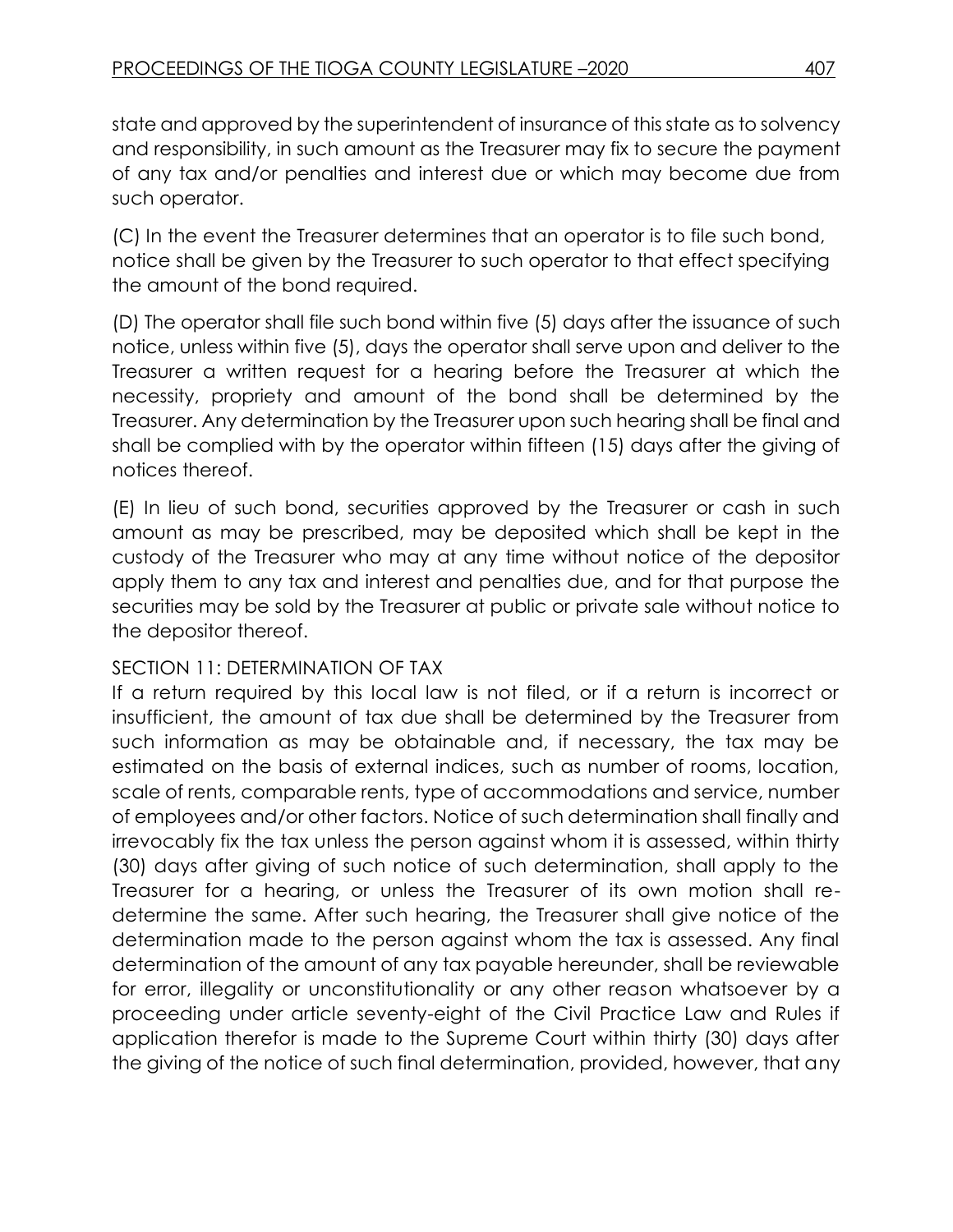such proceeding under article seventy-eight of the Civil Practice Law and Rules shall not be instituted unless:

(A) The amount of tax sought to be reviewed, with such interest and penalties thereon as may be provided for by local law or regulation shall be first deposited and there is filed an undertaking, issued by a surety company authorized to transact business in this state and approved by the superintendent of insurance of this state as to solvency and responsibility, in such amount as a justice of the Supreme court shall approve to the effect that if such proceeding be dismissed or the tax confirmed, the petitioner will pay all costs and charges which may accrue in the prosecution of such proceeding; or

(B) At the option of the petitioner, such undertaking may be in a sum sufficient to cover the taxes, interests, and penalties stated in such determination plus the costs and charges which may accrue against such petitioner in the prosecution of the proceeding, in which event the petitioner shall not be required to pay such taxes, interests or penalties as a condition precedent to the application.

## SECTION 12: JUDICIAL REVIEW

(A) Any final determination of the amount of any tax payable hereunder shall be reviewable for error, illegality or unconstitutionality or any other reason whatsoever by a proceeding under article seventy-eight of the civil practice law and rules if application therefore is made to the supreme court within thirty days after the giving of the notice of such final determination, provided, however, that any such proceeding under article seventy-eight of the civil practice law and rules shall not be instituted unless:

1. The amount of any tax sought to be reviewed, with such interest and penalties thereon as may be provided for, shall be first deposited and there is filed an undertaking, issued by a surety company authorized to transact business in this state and approved by the superintendent of insurance of this state as to solvency and responsibility, in such amount as a justice of the supreme court shall approve to the effect that if such proceeding be dismissed or the tax confirmed the petitioner will pay all costs and charges which may accrue in the prosecution of such proceeding; or

2. At the option of the petitioner such undertaking may be in a sum sufficient to cover the taxes, interests and penalties stated in such determination plus the costs and charges which may accrue against it in the prosecution of the proceeding, in which event the petitioner shall not be required to pay such taxes, interest or penalties as a condition precedent to the application.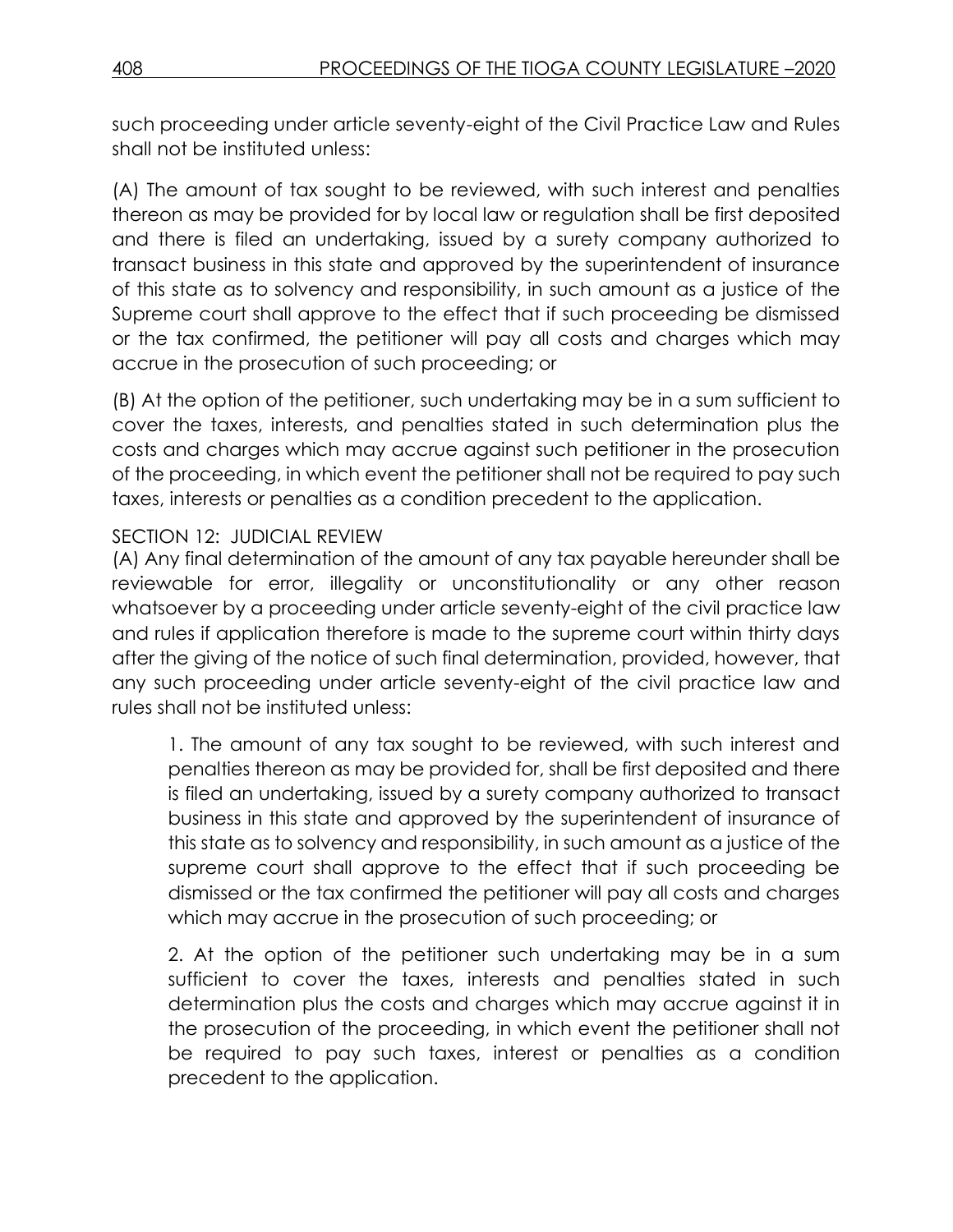(B) Where any tax imposed hereunder shall have been erroneously, illegally or unconstitutionally collected and application for the refund thereof duly made to the Treasurer, and he shall have made a determination denying such refund, such determination shall be reviewable by a proceeding under article seventy-eight of the civil practice law and rules, provided, however, that such proceeding is instituted within thirty days after the giving of the notice of such denial, that a final determination of tax due was not previously made, and that an undertaking is filed with the proper fiscal officer or officers in such amount and with such sureties as a justice of the supreme court shall approve to the effect that if such proceeding be dismissed or the tax confirmed, the petitioner will pay all costs and charges which may accrue in the prosecution of such proceeding.

## SECTION 13: PENALTY AND INTEREST

There shall be a penalty for failure to file said return and pay over the tax to the Treasurer on the date due in the amount of ten (10%) per cent of the amount of the tax due plus interest at the rate of one percent (1%) of such tax for each month of delay, excepting the first month after such return was required to be filed or such tax became due.

# SECTION 14: LIMITATION OF TIME

Except in the case of a willfully false or fraudulent return with intent to evade the tax, no assessment of additional tax shall be made after the expiration of more than three years from the date of the filing of a return, provided, however, that where no return has been filed as provided by law the tax may be assessed at any time.

### SECTION 15: RESERVES

In cases where the occupant or operator has applied for a refund and has instituted a proceeding under article seventy-eight of the Civil Practice Law and Rules to review a determination adverse to such occupant or operator on such application for a refund, the Treasurer shall set aside sufficient monies to meet any decision adverse to the County.

# SECTION 16: APPLICATION OF FUNDS

All revenues resulting from the imposition of the tax under this local law shall be paid into the treasury of Tioga County and shall be credited to and deposited in the general fund of the County, thereafter to be allocated at the discretion of the County Legislature of the County of Tioga for the purposes of tourism and economic development; provided, however, that the County shall be authorized to retain up to a maximum of five percent of such revenue to defer the necessary expenses of the County in administering such tax. The revenue derived from the tax, after deducting the amount provided for administering such tax, shall be allocated to enhance the general economy of Tioga County, its cities, towns, and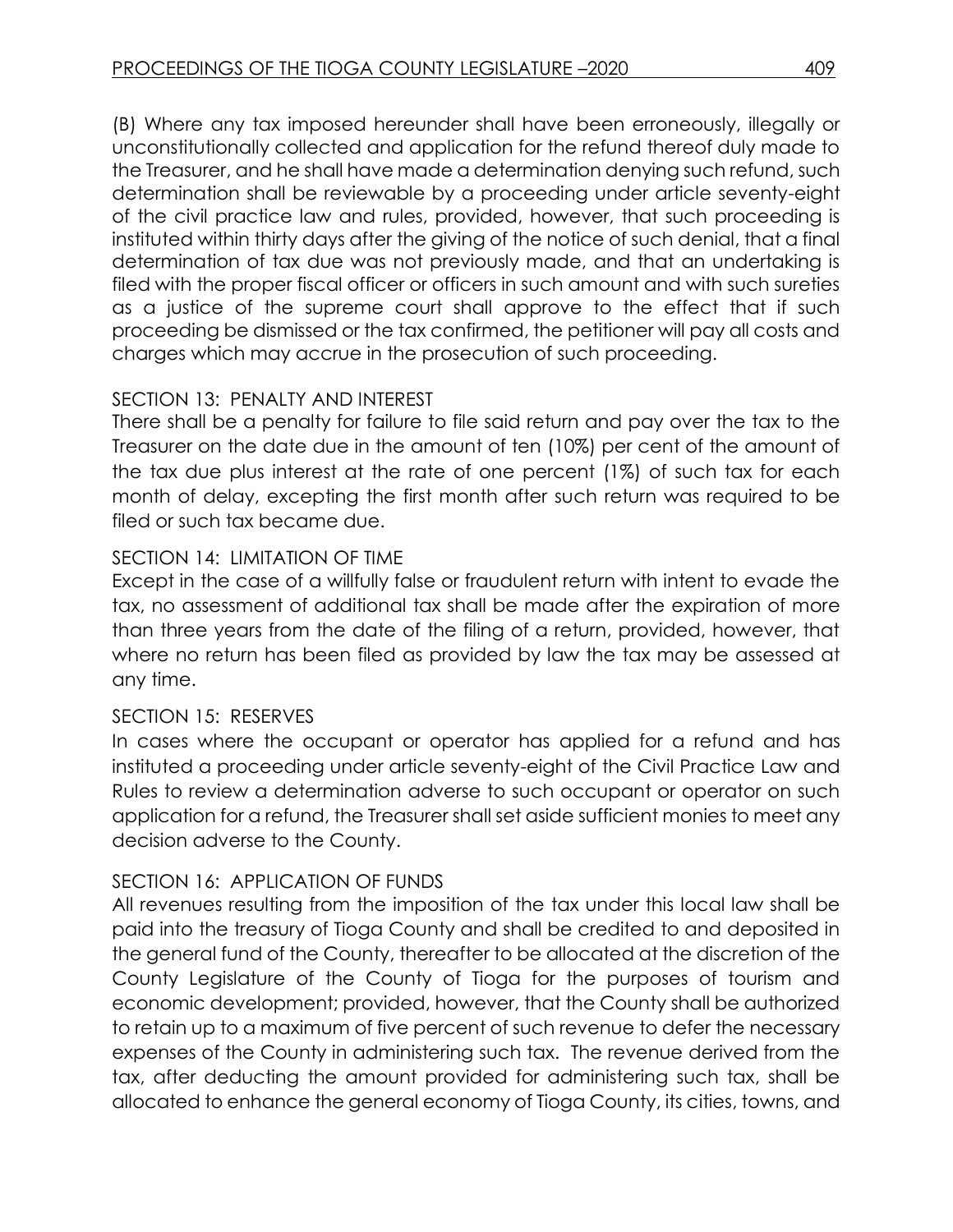villages, through promotion of tourist activities, conventions, trade shows, special events, and other directly related and supporting activities.

### SECTION 17: REMEDIES EXCLUSIVE

The remedies provided by sections eleven (11) and twelve (12) of this local law shall be the exclusive remedies available to any person for the review of the tax liability imposed by this local law; and no determination or proposed determination of tax or determination on any application for refund or credit shall be enjoined, contested or reviewed by any action or proceeding, except by a proceeding under article seventy-eight of the Civil Practice Law and Rules provided, however, that a taxpayer may proceed by declaratory judgment if suit is instituted within thirty (30) days after a deficiency assessment to the Treasurer prior to the institution of such suit and posts a bond for costs pursuant to section twelve (12) of this local law.

## SECTION 18: PROCEEDINGS TO RECOVER TAX

(A) Whenever any operator or other person shall fail to collect and pay over any tax and/or to pay any tax, penalty or interest imposed by this local law as herein provided, or whenever any occupant shall fail to pay any such tax, penalty or interest, the County Attorney shall, upon the request of the Treasurer bring or cause to be brought an action to enforce the payment of the same on behalf of Tioga County in any court of the State of New York or of any other state or of the United States.

(B) Notwithstanding any other provision of this section, if the Treasurer, in its discretion, believes that any such operator, occupant or other person is about to cease business, leave the state or remove or dissipate the assets out of which the tax or penalties might be satisfied, and that any such tax or penalty will not be paid when due, the Treasurer may declare such tax or penalty to be immediately due and payable and may issue a warrant, as provided in this section, immediately.

(C) As an additional alternate remedy, the Treasurer may issue a warrant, directed to the Tioga County Sheriff or to the Sheriff of any other county commanding said Sheriff to levy upon and sell the real and personal property of the operator, occupant, or other person liable for the tax, which may be found within the County for the payment of the amount thereof, with any penalties and interest and the cost of executing the warrant, and to return such warrant to the Treasurer and to pay to the Treasurer the money collected by virtue thereof within sixty (60) days after the receipt of such warrant. The sheriff shall, within five (5) days after the receipt of the warrant, file with the County Clerk a copy thereof, and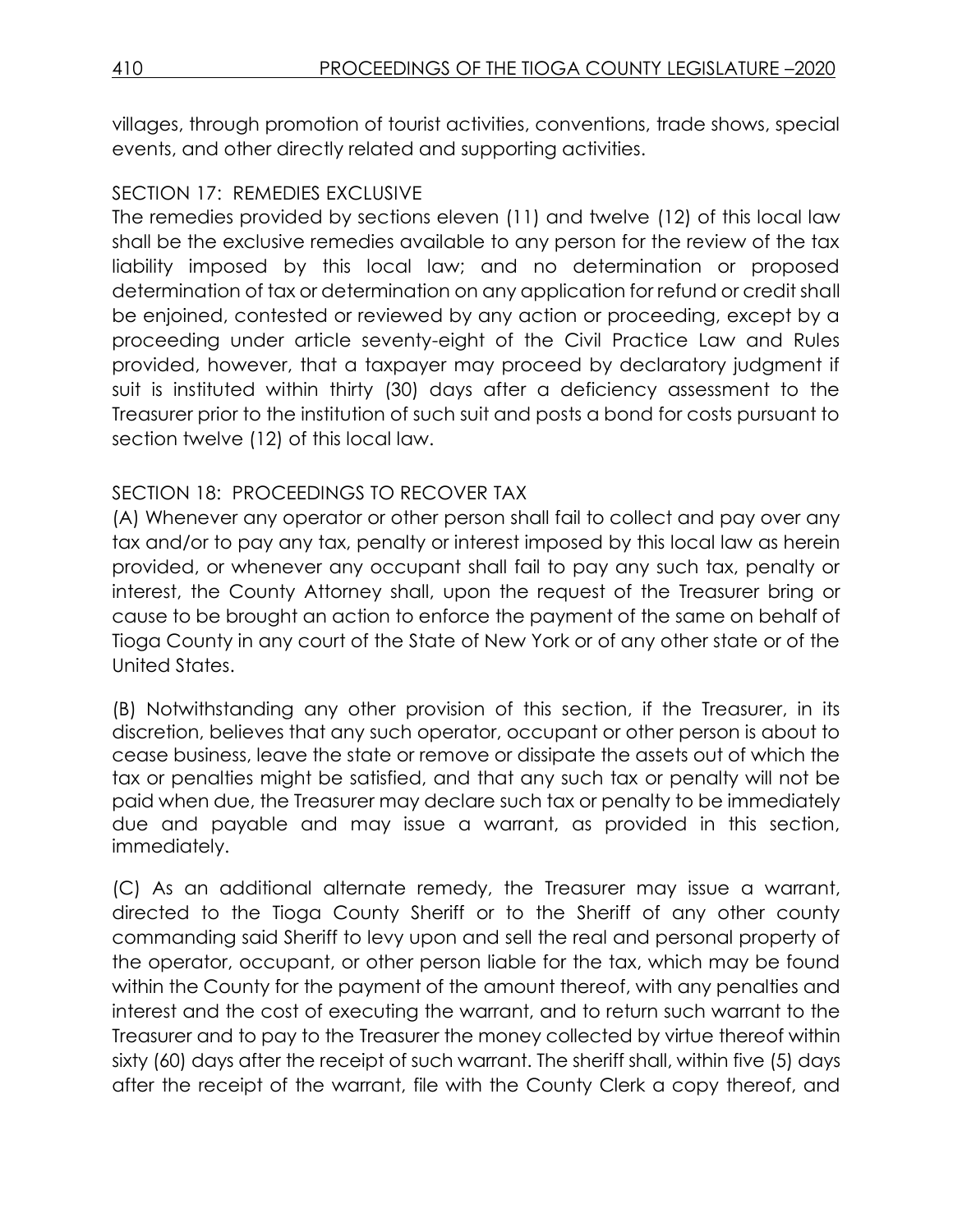thereupon such Clerk shall enter in the judgment docket the name of the person mentioned in the warrant and the amount of tax, penalties and interest for which the warrant is issued and the date when such copy is filed. Thereupon the amount of such warrant so docketed shall become a lien upon the interest in real and personal property of the person against whom the warrant is issued. The Sheriff shall then proceed upon the warrant, in the same manner, and with like effect, as that provided by in respect to executions issued against property judgments of a court of record and for services in executing the warrant the Sheriff shall be entitled to the same fees, which may be collected in the same manner. In the discretion of the Treasurer, a warrant of like terms, force and effect may be issued and directed to any officer or employee of the Treasurer and in the execution thereof such officer or employee shall have all the powers conferred upon by the Sheriff, but shall be entitled to no fee or compensation in excess of the actual expenses paid in the performance of such duty. If a warrant is returned not satisfied in full, the Treasurer may from time to time issue new warrants and shall also have the same remedies to enforce the amount due thereunder as if the County has recovered judgment therefor and execution thereon has been returned unsatisfied.

(D) Whenever an operator shall make a sale, transfer, or assignment in bulk of any part of the whole of a hotel, motel, or lease, or of such operator's business assets, otherwise than in the ordinary course of business, the purchaser, transferee or assignee shall at least ten (10) days before taking possession of the subject of the said sale, transfer or assignment, or paying therefor, notify the Treasurer by registered mail of the proposed sale and of the price, terms and conditions thereof whether or not the seller, transferor or assignor, has represented to or informed the purchaser, transferee or assignee that any tax is owed pursuant to this local law, and whether or not the purchaser, transferee or assignee has knowledge that such taxes are owing, and whether any such taxes are in fact owing.

(E) Whenever the purchaser, transferee or assignee shall fail to give notice to the Treasurer as required by sub-section eighteen (18) (d), of this section or whenever the Treasurer shall inform the purchaser, transferee, or assignee that a possible claim for such tax or taxes exists, any sums of money, property or choses in action, or other consideration, which the purchaser, transferee or assignee is required to transfer over to the seller, transferor or assignor shall be subject to a first priority right and lien of any such taxes theretofore or thereafter determined to be due the seller, transferor or assignor to the County, and the purchaser, transferee or assignee is forbidden to transfer to the seller, transferor or assignor any such sums of money, property or choses in action to the extent of the amount of the County's claim. For failure to comply with the provisions of this sub-section, the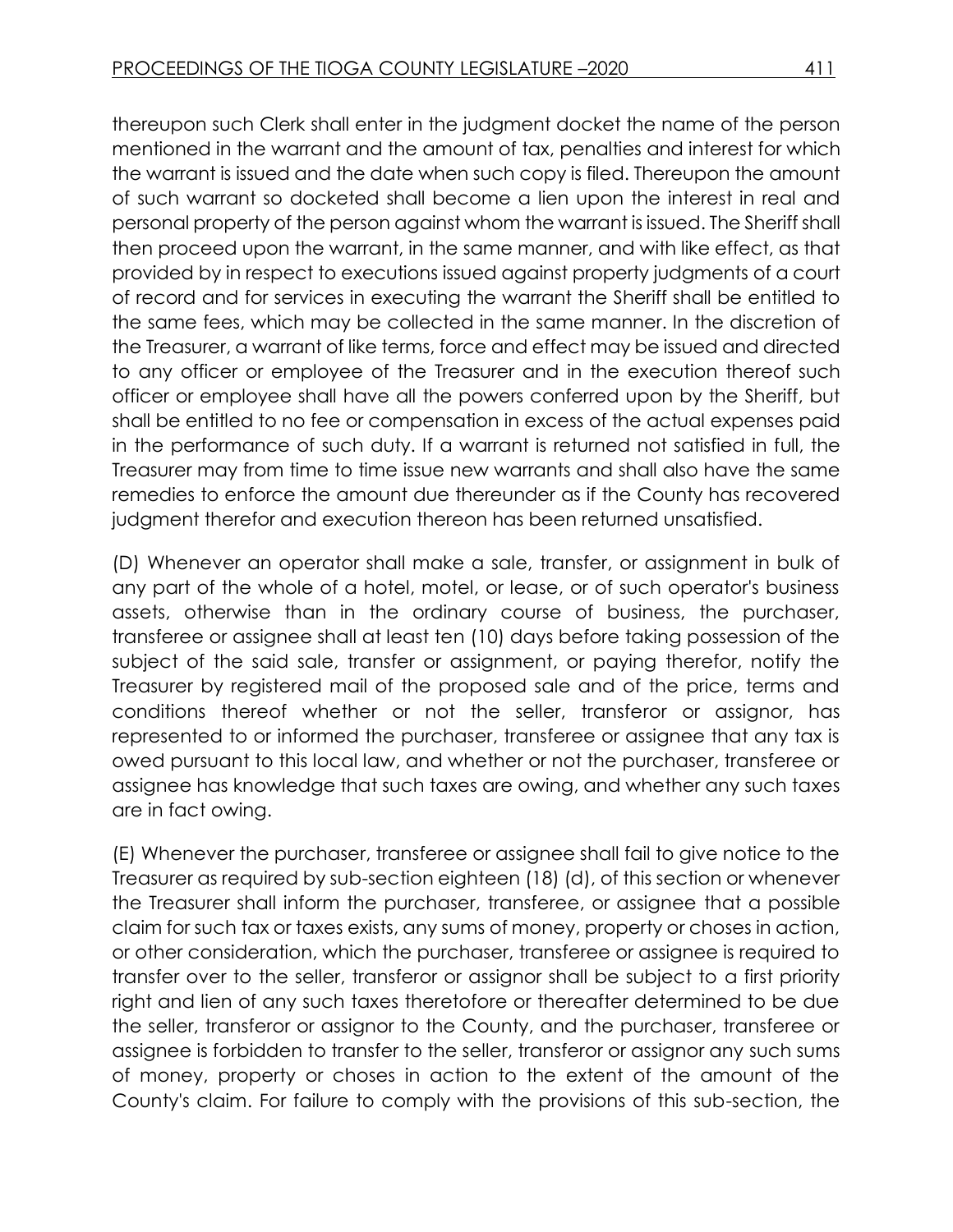purchaser, transferee or assignee, in addition to being subject to the liabilities and remedies imposed under the provisions of article six of the Uniform Commercial Code, shall be personally liable for the payment determined to be due to the County from the seller, transferor or assignor, and such liability may be assessed and enforced in the same manner as the liability for tax under this local law.

SECTION 19: GENERAL POWERS OF THE TREASURER

In addition to the powers granted to the Treasurer by County Law and this local law, the Treasurer is hereby authorized and empowered:

(A) To make, adopt and amend rules and regulations, and to issue orders, appropriate to the carrying out of this local law and the purposes thereof;

(B) To extend for cause shown the time of filing any return for a period not exceeding thirty (30) days; and for cause shown, to remit or waive penalties but not interest; and to compromise disputed claims in connection with the taxes hereby imposed.

(C) To request information from the tax commissioner of the State of New York or the treasury department of the United States relative to any person; and to afford information to such tax commissioner or such treasury department relative to any person, any other provision of this local law to the contrary not withstanding.

(D) To delegate said functions hereunder to any employee or employees of the Treasurer.

(E) To prescribe methods for determining the rents for occupancy and to determine the taxable and nontaxable rents.

(F) To require any operator within the County to keep detailed records of the nature and type of hotel or motel maintained, nature and type of service rendered, the rooms available and rooms occupied daily, leases or occupancy contracts or arrangements, rents received, charged and accrued, the names and addresses of the occupants, whether or not any occupancy is claimed to be subject to the tax imposed by this local law, and to furnish such information upon request to the Treasurer.

(G) To assess, determine, revise and readjust the taxes imposed under this local law.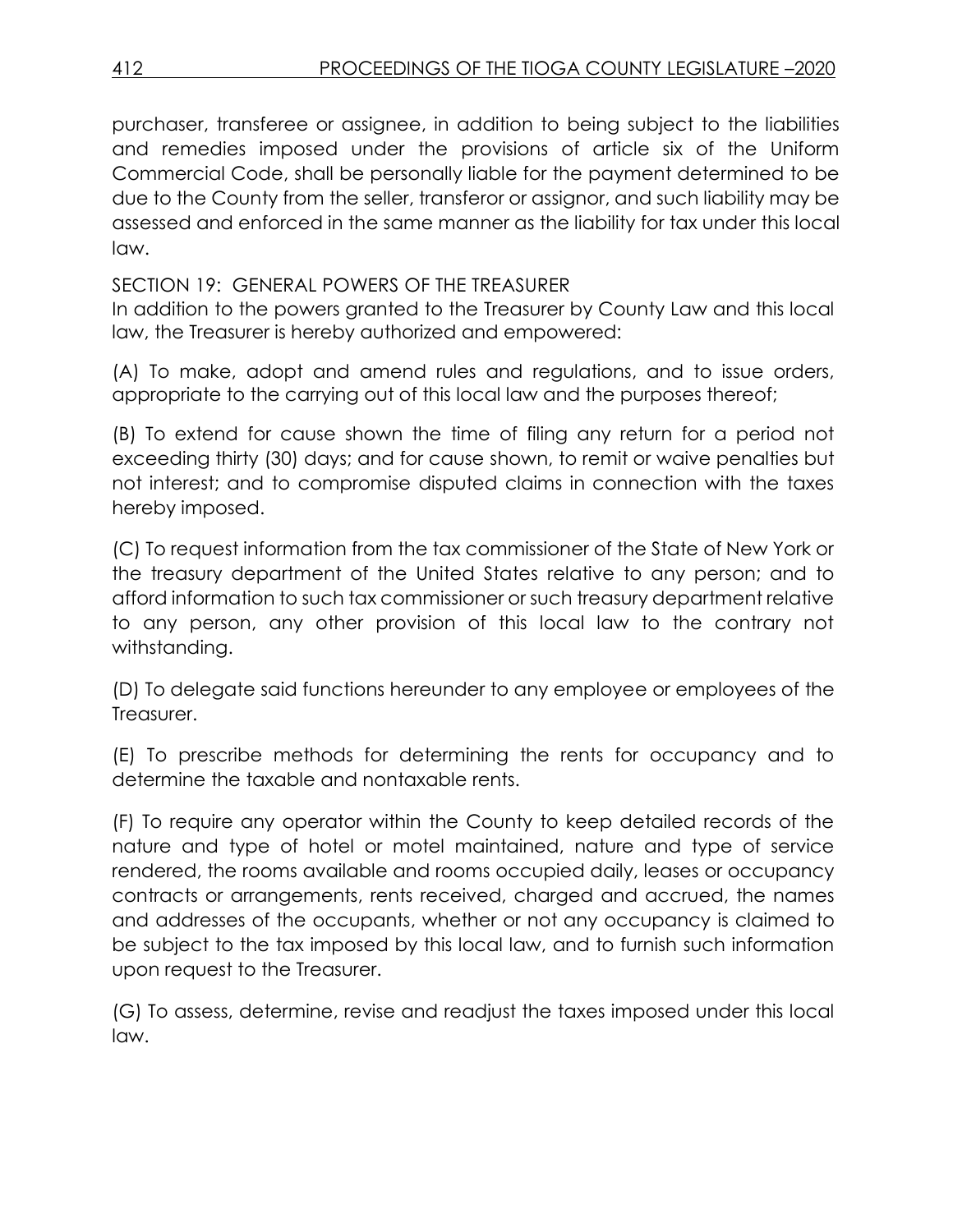# SECTION 20: ADMINISTRATION OF OATHS AND COMPELLING TESTIMONY

(A)The Treasurer, or the Treasurer's duly designated and authorized employees or agents, shall have power to administer oaths and take affidavits in relation to any matter or proceeding in the exercise of the Treasurer's powers and duties under this local law.

(B) The Treasurer shall have the power to subpoena and require the attendance of witnesses and the production of books, papers, and documents to secure information pertinent to the performance of his duties hereunder and of the enforcement of this local law, and to examine them in relation thereto, and to issue commissions for the examination of witnesses who are out of the state or unable to attend before the Treasurer or excused from attendance.

(C) A justice of the Supreme Court, either in court or at chambers shall have power summarily to enforce by proper proceedings the attendance and testimony of witnesses and the production and examination of books, papers and documents called for by the subpoena of the Treasurer under this local law.

(D) Any person who shall refuse to testify or to produce books or records or who shall testify falsely in any material matter pending before the Treasurer under this local law shall be guilty of a misdemeanor, punishment for which shall be a fine of not more than one thousand dollars (\$1,000) or imprisonment for not more than one year, or both such fine and imprisonment.

(E) The officers who serve the summons or subpoena of the Treasurer and witnesses attending in response thereto shall be entitled to the same fees as are allowed to officers and witnesses in civil cases in courts or record, except as herein otherwise provided.

(F) The County Sheriff, the Sheriff's duly appointed deputies, and any officer or employee of the Treasurer designated to serve process under this local law, are hereby authorized and empowered to serve any summons, subpoena, order, notice, document, instrument, or other process to enforce or carry out this local law.

# SECTION 21: REFERENCE TO TAX

Wherever reference is made in placards or advertisements or in any other publications to this tax such reference shall be substantially in the following form: "Tax on occupancy of hotel or motel rooms"; except that in any bill, receipt, statement or other evidence of memorandum of occupancy or rent charge issued or employed by the operator, the word "tax" will suffice.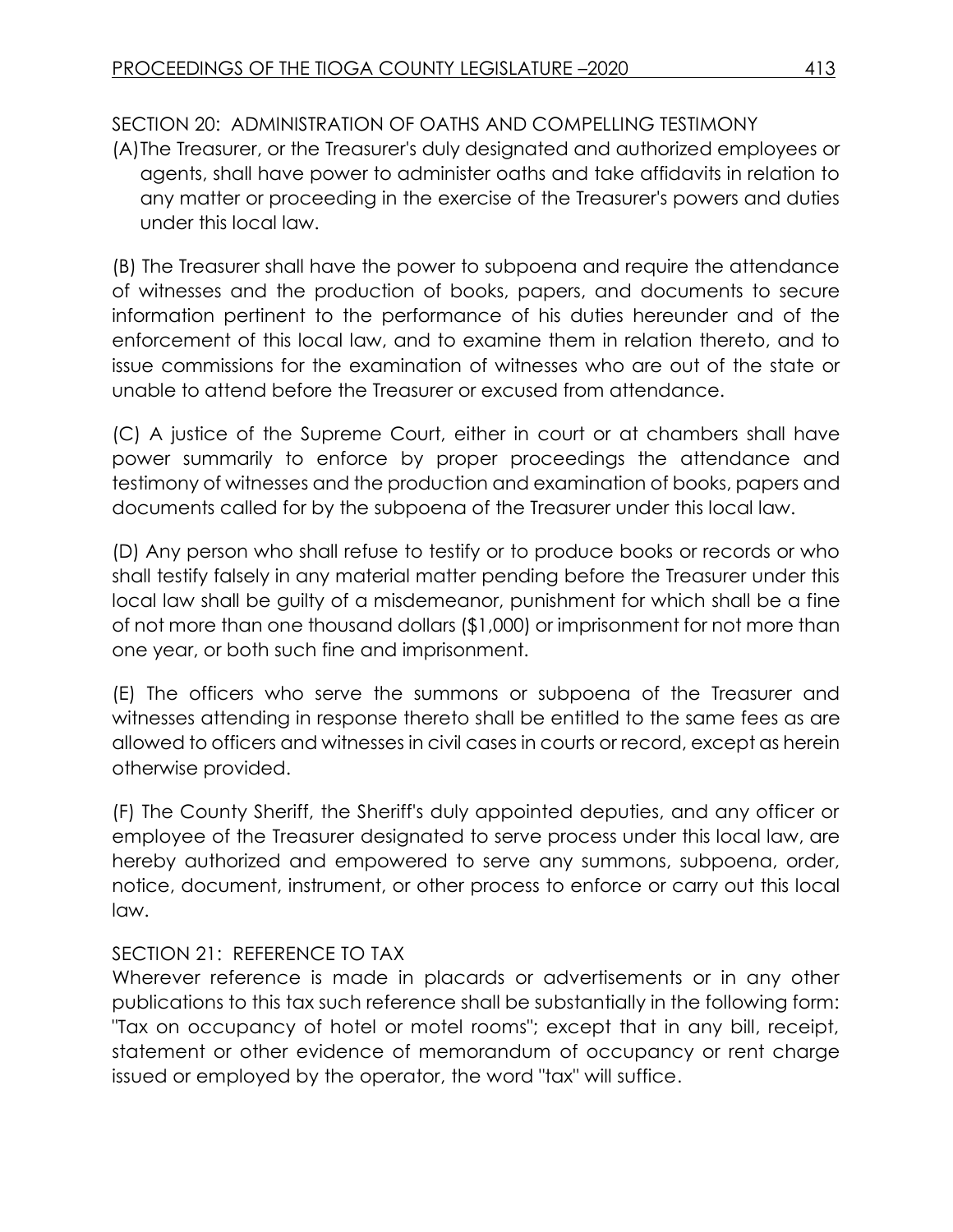# SECTION 22: RETURNS TO BE SECRET

(A) Except in accordance with proper judicial order, or as otherwise provided by law, it shall be unlawful for the Treasurer or any officer or employee of the Treasurer to divulge or make known in any manner the rents or other information relating to the business of the taxpayer contained in any return required under this local law. The officers charged with the custody of such returns shall not be required to produce any of them or evidence of anything contained in them in any action or proceeding in any court, except on behalf of the Treasurer in an action or proceeding under the provisions of this local law or on behalf of any party to any action or proceeding under this local law when the returns or facts shown thereby are directly involved in such action or proceeding, in either of which events the court may require the production of, and may admit in evidence, so much of said returns or of the facts shown thereby, as are pertinent to the action or proceeding and no more. Nothing herein shall be construed to prohibit the delivery to a taxpayer or his duly authorized representative or a certified copy of any return filed in connection with his tax nor to prohibit the publication of statistics so classified as to prevent the identification of particular returns and the items thereof, or the inspection by the County Attorney or other legal representatives of the County of the return of any taxpayer who shall bring action to set aside or review the tax based thereon, or against whom an action or proceeding has been instituted for the collection of a tax or penalty. Returns shall be preserved for three (3) years and thereafter until the Treasurer permits them to be destroyed.

(B) Any violation of this section shall be punishable by a fine not exceeding one thousand dollars (\$1,000), or by imprisonment not exceeding one year, or both, in the discretion of the court.

### SECTION 23: EFFECTIVE DATE

This local law shall become effective December 1, 2020 and shall remain in effect until November 30, 2023.

#### SECTION 24: SEVERABILITY

If any provision of this local law or the application thereof to any person or circumstance shall be held invalid, the remainder of this local law and the application of its provisions to other persons or circumstances shall not be affected thereby.

### And be it further

RESOLVED: That the Clerk of the Legislature be and hereby is directed, pursuant to Local Law No. 2 of 2020, to cause to be published in the official newspapers of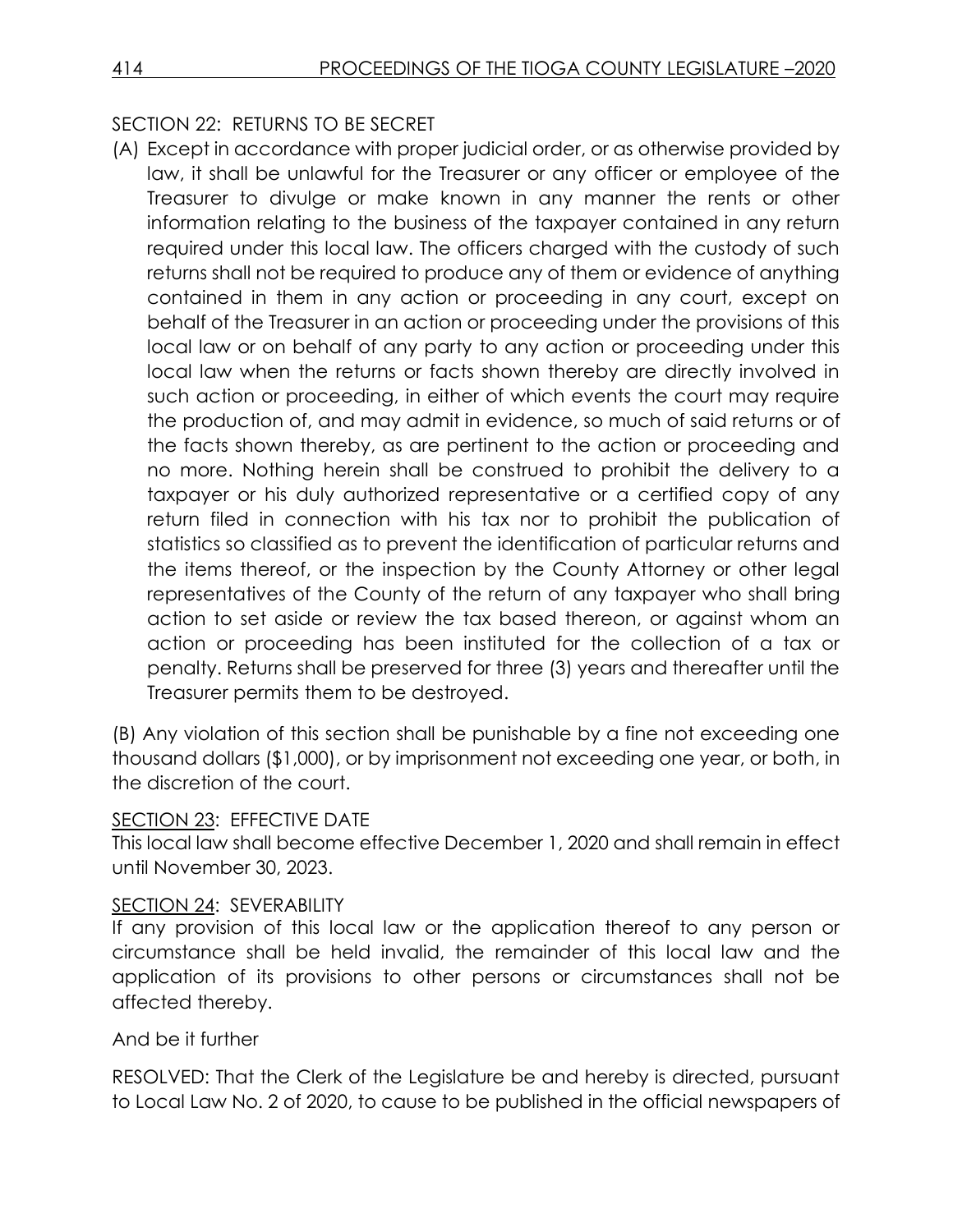the County of Tioga a synopsis of such Local Law, such synopsis to be within ten days after adoption of the Local Law; and be it further

RESOLVED: That the Clerk of the Legislature be and hereby is directed within five days after adoption of such Local Law to cause the Local Law to be filed as required by the Municipal Home Rule Law Section 27.

ROLL CALL VOTE

Yes – Legislators Monell, Mullen, Sauerbrey, Roberts, Standinger. Sullivan, Weston, Balliet, and Hollenbeck.

No – None.

Absent – None.

RESOLUTION ADOPTED.

Legislator Standinger moved for the adoption of the following resolution, seconded by Legislator Hollenbeck.

| REFERRED TO:          | <b>FINANCE COMMITTEE</b> |
|-----------------------|--------------------------|
| RESOLUTION NO. 225-20 | ERRONEOUS ASSESSMENT     |
|                       | <b>TOWN OF CANDOR</b>    |

WHEREAS: An application for corrected tax roll indicates that parcel #48.00-2-13, Account # 3139 assessed to Peter and James Hidock on the 2020 tax roll of the Town of Candor is an invalid parcel; and

WHEREAS: 48.00-2-13 is an invalid parcel because it was merged into parcel #48.00-2-8 October 2019, but was not deleted in the RPS data file and a bill was generated in error; therefore be it

RESOLVED: That a refund be issued to Peter and James Hidock by the Tioga County Treasurer's Office, and mailed to 1944 Bornt Hill Road, Endicott, NY 13760 as follows: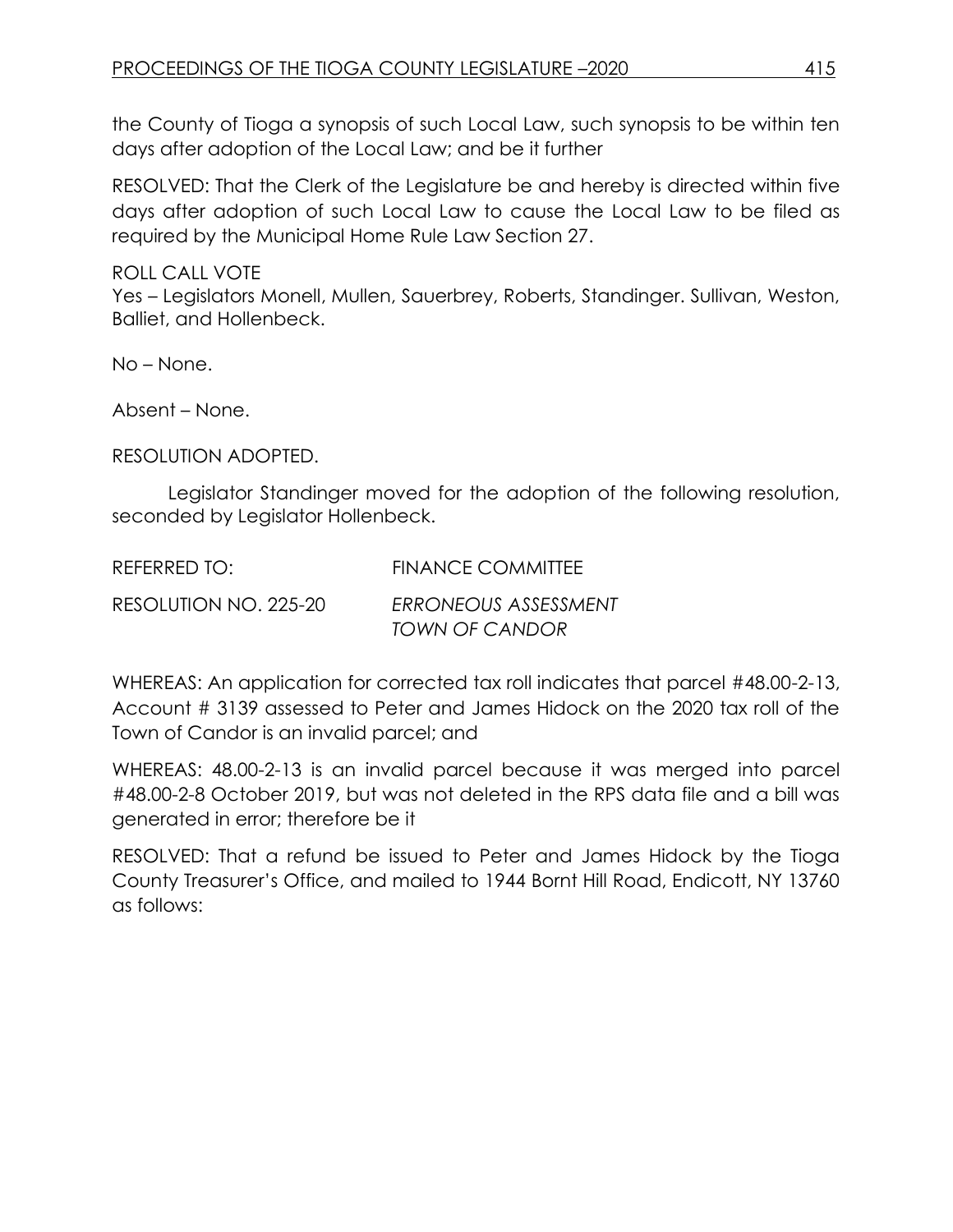|                  | <b>Original Bill</b> |        | Corrected Bill |  | Refund |        |
|------------------|----------------------|--------|----------------|--|--------|--------|
| County           | \$                   | 134.30 | $\frac{1}{2}$  |  | \$     | 134.30 |
| Recycle          | \$                   | 7.71   | \$             |  | \$     | 7.71   |
| <b>Town Wide</b> | \$                   | 75.56  | $\frac{1}{2}$  |  | \$     | 75.56  |
| Part Town        | \$                   | 15.54  | $\frac{1}{2}$  |  | \$     | 15.54  |
| Fire             | \$                   | 25.50  | $\frac{1}{2}$  |  | \$     | 25.50  |
| <b>Total</b>     | \$                   | 258.61 | \$             |  | Ş      | 258.61 |

And be it further

RESOLVED: That the erroneous county tax of \$134.30 be charged to the proper account in the records of the County Treasurer; and be it further

RESOLVED: That the erroneous solid waste tax of \$ 7.71 be charged back to the Solid Waste Fund; and be it further

RESOLVED: That the erroneous town tax of \$91.10 be charged back to the Town of Candor; and be it further

RESOLVED: That the erroneous fire tax of \$25.50 be charged back to the Candor Fire District; and be it further

RESOLVED: That the Town and County Tax bill #1336 for 2020 be rendered null and void.

ROLL CALL VOTE

Yes – Legislators Monell, Mullen, Sauerbrey, Roberts, Standinger. Sullivan, Weston, Balliet, and Hollenbeck.

No – None.

Absent – None.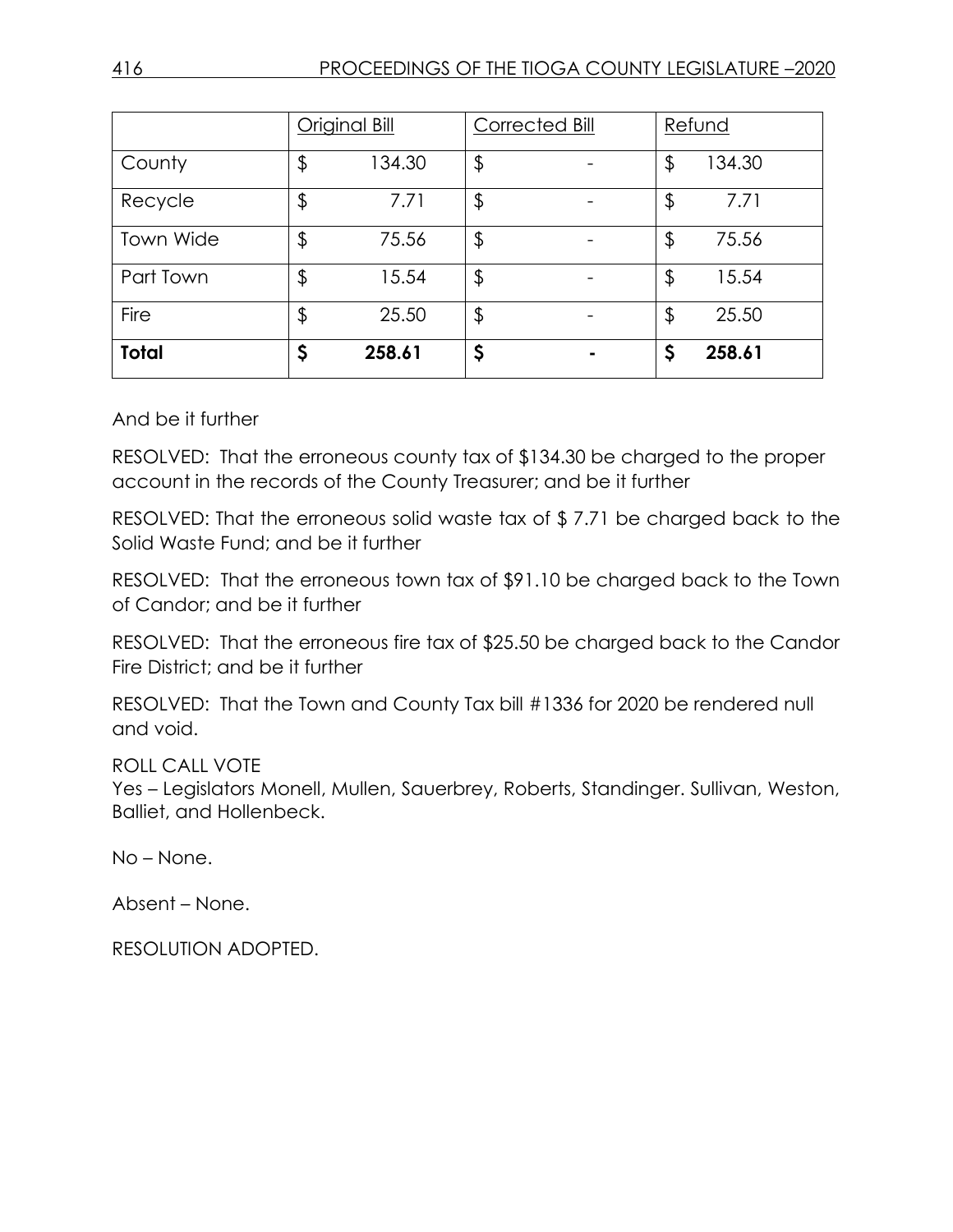Legislator Monell moved for the adoption of the following resolution, seconded by Legislator Hollenbeck.

| RESOLUTION NO. 226-20<br>AUTHORIZE THE SALE OF COUNTY OWNED<br>PROPERTY LOCATED IN THE VILLAGE OF WAVERLY<br>TO TONI L. SANTALUCIA & STACEY L. SANTALUCIA | REFERRED TO: | FINANCE/LEGAL COMMITTEE |  |  |  |
|-----------------------------------------------------------------------------------------------------------------------------------------------------------|--------------|-------------------------|--|--|--|
|                                                                                                                                                           |              |                         |  |  |  |

WHEREAS: Property located in the Village of Waverly transferred to Tioga County, identified as Tax Map number 166.11-1-78, parcel number 649 which has been acquired for 2017 delinquent taxes; and

WHEREAS: The County held a public auction on October 22, 2020 at the property conducted by Manasse Auctioneers. Toni L. Santalucia & Stacey L. Santalucia won the bid to purchase the property for \$22,000, "as is", thereby placing the property back on the tax rolls; therefore be it

RESOLVED: That the Chair of the Tioga County Legislature be and hereby is authorized to sign and record on receipt of \$22,000 and recording costs of \$185.00, a Quit Claim Deed conveying the property transferred to Tioga County, located in the, Village of Waverly, identified on the Village of Waverly Tax Map as number 166.11-1-78 parcel number 649 to Toni L. Santalucia & Stacey L. Santalucia or assigns.

ROLL CALL VOTE

Yes – Legislators Monell, Mullen, Sauerbrey, Roberts, Standinger. Sullivan, Weston, Balliet, and Hollenbeck.

No – None.

Absent – None.

RESOLUTION ADOPTED.

Legislator Sullivan moved for the adoption of the following resolution, seconded by Legislator Monell.

| REFERRED TO:          | INFORMATION TECHNOLOGY<br><b>FINANCE COMMITTEE</b> |
|-----------------------|----------------------------------------------------|
| RESOLUTION NO. 227-20 | TRANSFER OF FUNDS<br><b>INFORMATION TECHNOLOGY</b> |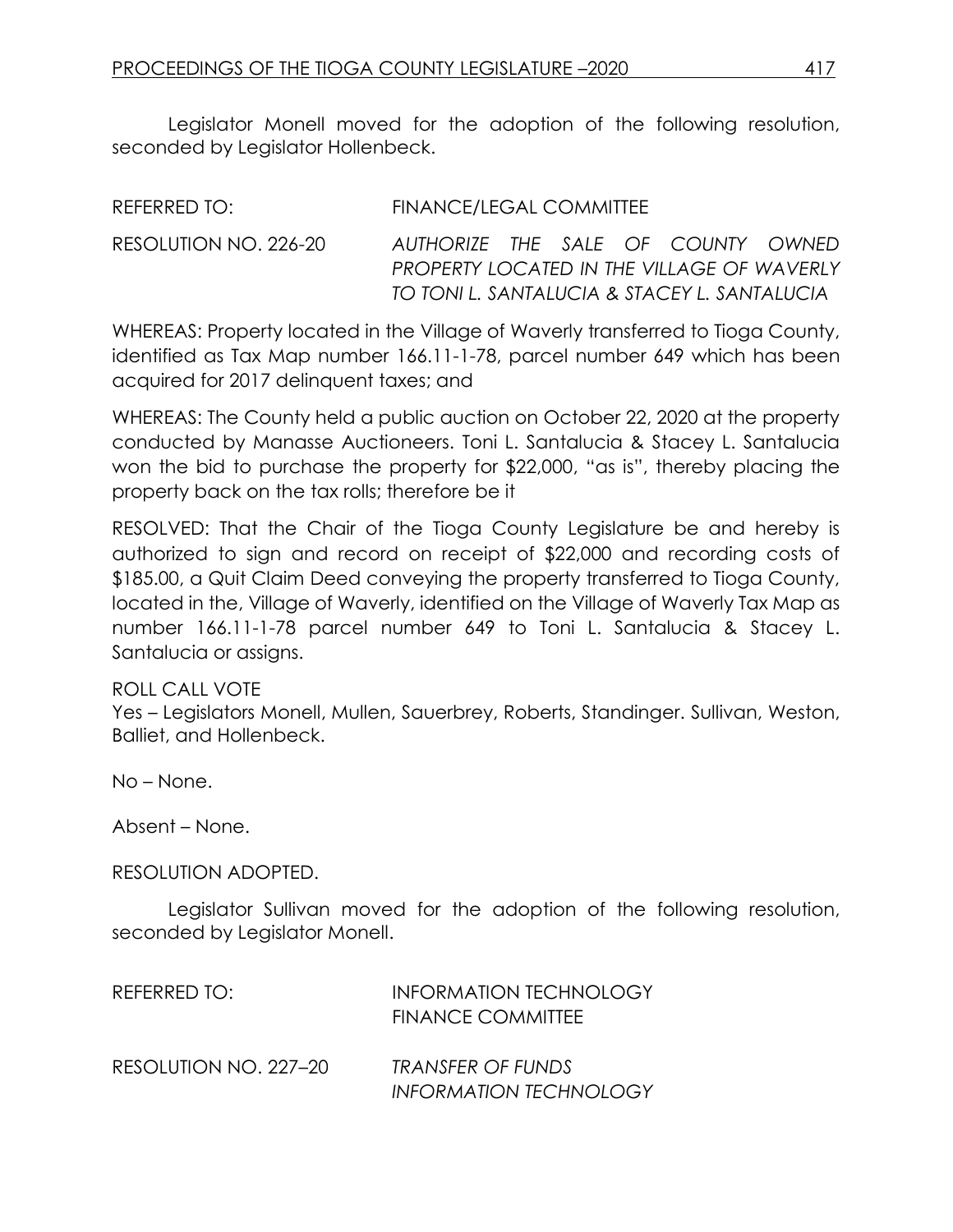WHEREAS: The Tioga County Legislature recognizes the importance of County Infrastructure; and

WHEREAS: The ITCS Department has identified that there is a shortfall in the budget to be able to cover the costs of the support service portion of the Tyler Munis core financial application maintenance cost for 2020 of \$15,478.45; and

WHEREAS: The Information Technology Department has available funds in Full Time Salaries due to the Network Administrator vacancy; and

WHEREAS: The remaining balance must be drawn from Full Time Salaries; therefore be it

RESOLVED: That the following funds be transferred:

|  | From: A1680 510010 Full Time Salaries | \$7,000.00 |
|--|---------------------------------------|------------|
|--|---------------------------------------|------------|

TO: A1680 540140 Contracting Services \$7,000.00

ROLL CALL VOTE

Yes – Legislators Monell, Mullen, Sauerbrey, Roberts, Standinger. Sullivan, Weston, Balliet, and Hollenbeck.

No – None.

Absent – None.

RESOLUTION ADOPTED.

Legislator Standinger moved for the adoption of the following resolution, seconded by Legislator Monell.

| REFERRED TO:          | <b>HEALTH &amp; HUMAN SERVICES COMMITTEE</b><br><b>FINANCE COMMITTEE</b> |
|-----------------------|--------------------------------------------------------------------------|
| RESOLUTION NO. 228-20 | TRANSFER OF FUNDS<br>PUBLIC HEALTH                                       |

WHEREAS: Tioga County Public Health (TCPH) has need of additional computers; and

WHEREAS: TCPH has worked with Information Technology and Communication Services regarding these computer purchases; and

WHEREAS: If purchased with Public Health funds these costs are eligible for reimbursement; and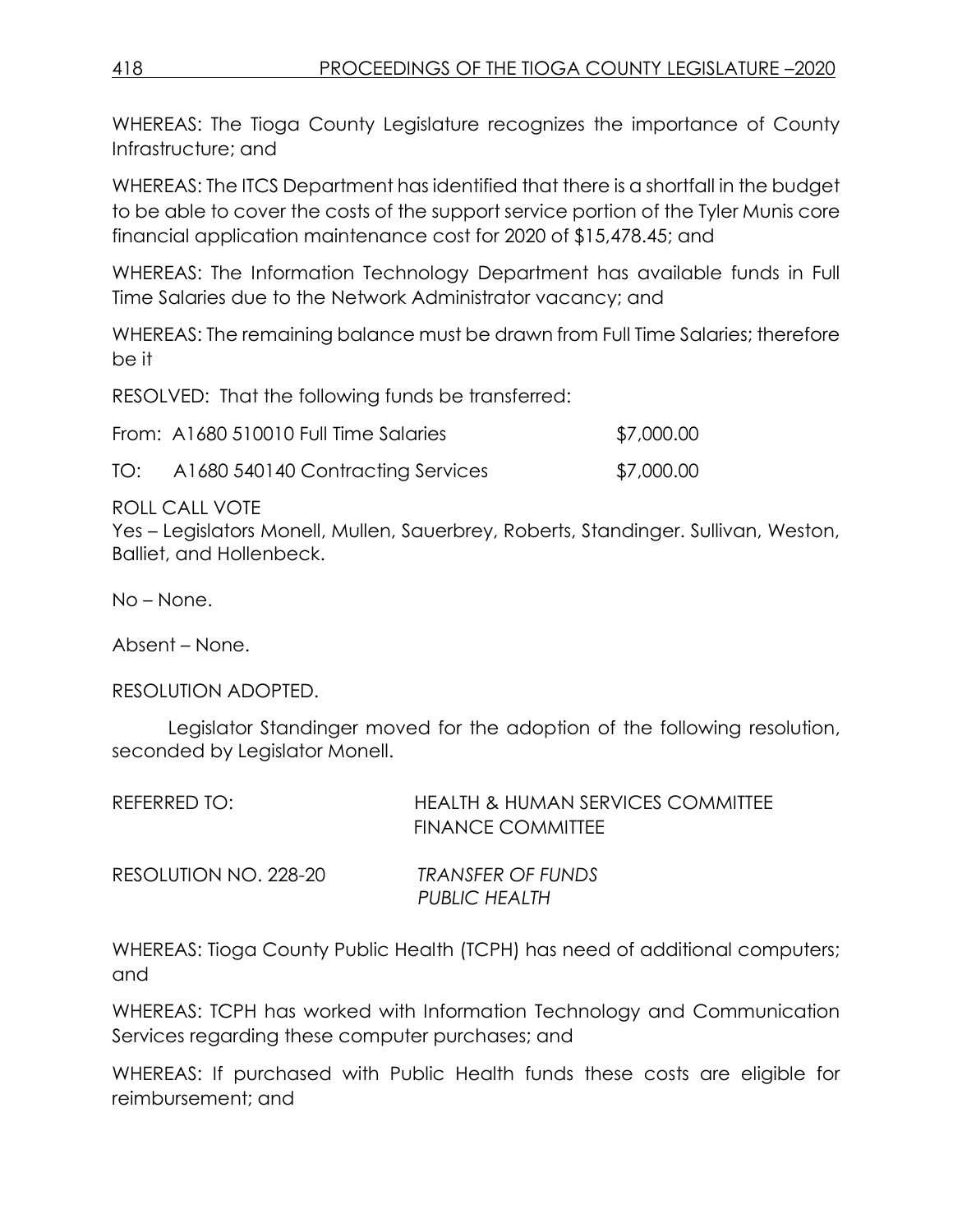WHEREAS: TCPH has the funds available in their 2020 approved budget, yet require transfer of funds into the appropriate budgetary lines; and

WHEREAS: Transfer of Funds require Legislative approval; therefore be it

RESOLVED: That funding be transferred as follows:

| From:        |                                     |         |  |
|--------------|-------------------------------------|---------|--|
| A4011 540320 | Public Health: Leased Equip/Copiers | \$2,100 |  |
| A4011 540420 | Public Health: Office Supplies      | \$2,000 |  |
| A4011 540733 | Public Health: Training             | \$1,400 |  |
| To:          |                                     |         |  |
| A4011 520130 | Public Health: Equipment            | 5,500   |  |

ROLL CALL VOTE

Yes – Legislators Monell, Mullen, Sauerbrey, Roberts, Standinger. Sullivan, Weston, Balliet, and Hollenbeck.

No – None.

Absent – None.

RESOLUTION ADOPTED.

Legislator Mullen moved for the adoption of the following resolution, seconded by Legislator Monell.

| REFERRED TO:          | <b>PUBLIC SAFETY COMMITTEE</b>            |
|-----------------------|-------------------------------------------|
|                       | FINANCE/LEGAL COMMITTEE                   |
| RESOLUTION NO. 229-20 | <b>TRANSFER OF FUNDS FROM CONTINGENCY</b> |
|                       | TO CORONER'S BUDGET AND                   |
|                       | MODIFY 2020 CORONER'S BUDGET              |

WHEREAS: The Coroner's budget has had a high number of cases for 2020 exceeding 100 through the end of October 2020 and the Coroner's account will not have sufficient funds for the remainder of 2020; and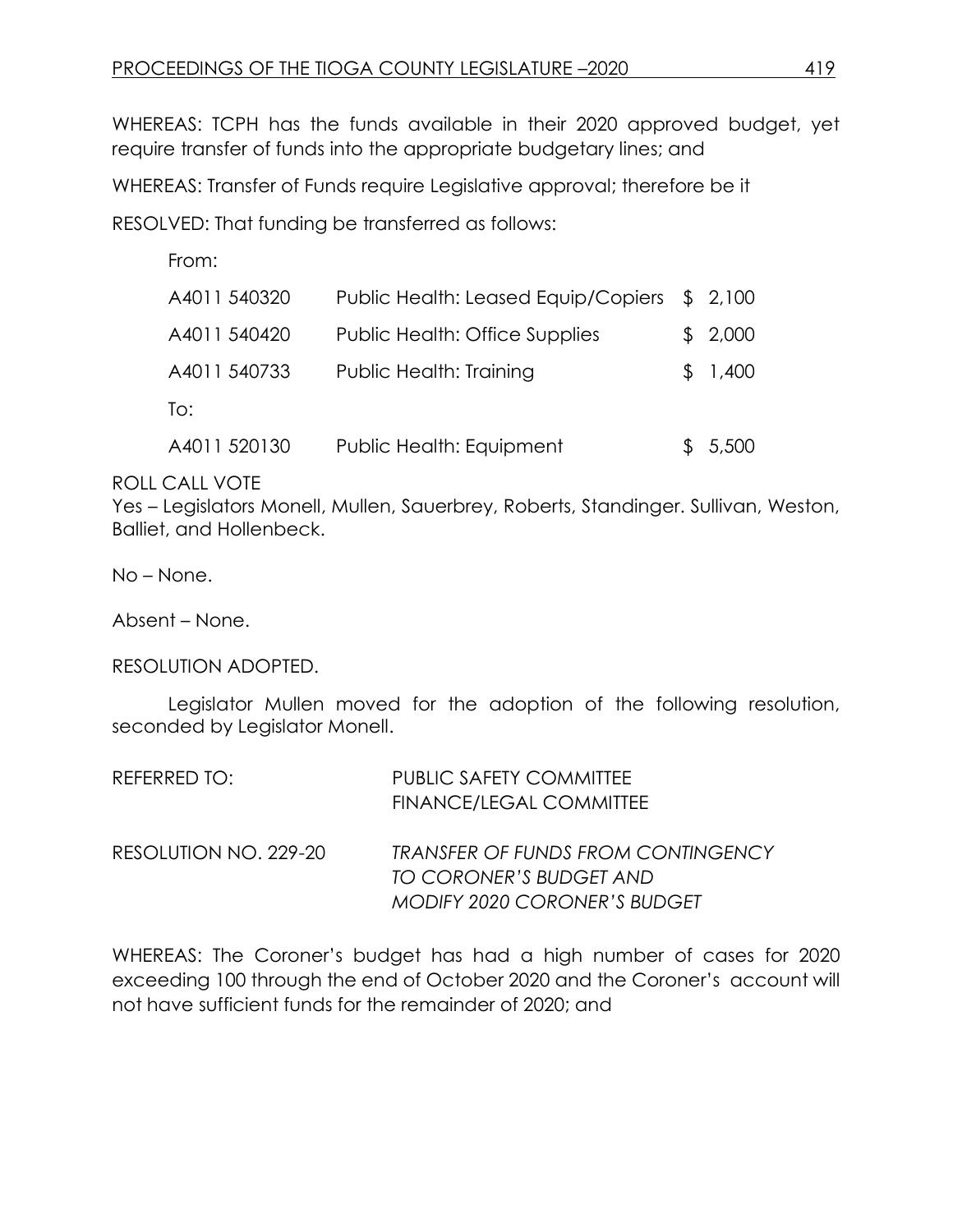WHEREAS: It is anticipated the Coroners will have additional cases through the holidays and year-end needing additional funds to pay invoices for medical costs, autopsy, and doctor's fees; and

WHEREAS: Funds have already been transferred within the Coroner's 2020 budget to meet some of the shortfall; and

WHEREAS: Legislative approval is needed to transfer from contingency and modify the 2020 budget; therefore be it

RESOLVED: That the Tioga County Legislature authorizes a transfer from contingency and a 2020 budget modification as follows:

| From: | A1990 540715 Contingency Account         | \$12,000.00 |
|-------|------------------------------------------|-------------|
| lo:   | A1185 540370 Coroner – Medical           | \$10,000.00 |
|       | A1185 540590 Coroner – Services Rendered | \$ 2,000.00 |

#### ROLL CALL VOTE

Yes – Legislators Monell, Mullen, Sauerbrey, Roberts, Standinger. Sullivan, Weston, Balliet, and Hollenbeck.

No – None.

Absent – None.

#### RESOLUTION ADOPTED.

Legislator Mullen moved for the adoption of the following resolution, seconded by Legislator Monell.

| REFERRED TO:          | <b>PUBLIC SAFETY COMMITTEE</b><br><b>FINANCE COMMITTEE</b> |
|-----------------------|------------------------------------------------------------|
| RESOLUTION NO. 230-20 | MODIFY 2020 BUDGET AND<br>REALLOCATE 2019 REVENUE FUNDS    |
|                       | <b>SHERIFF'S OFFICE</b>                                    |

WHEREAS: The Tioga County Legislature recognizes the importance of County Infrastructure; and

WHEREAS: The Sheriff's Office and their security system vendor Black Creek has identified an unforeseen need for hardware upgrade in order for the Jail Security System to be supported; and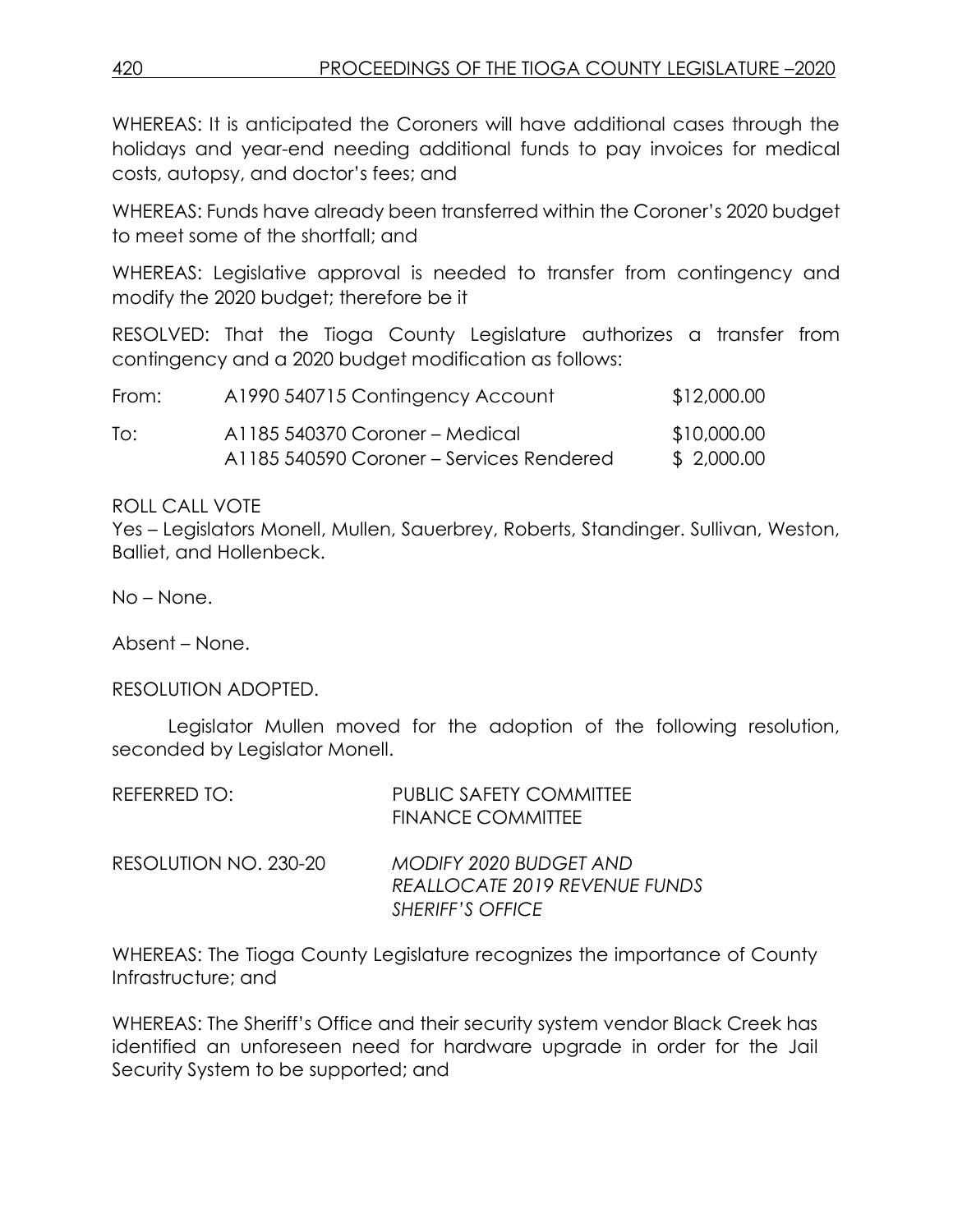WHEREAS: Funds need to be reallocated from 2019 Jail Inmate Boarders revenue account A3150.422640 to the Hardware reserve to fund the hardware upgrade; and

WHEREAS: Legislative approval is needed to transfer funds to the Hardware Reserve; therefore be it

RESOLVED: That the following funds be transferred:

| FROM: A3150 422640 Jail-For Other Governments | \$299,072.35 |
|-----------------------------------------------|--------------|
| TO: A9950 593715 Transfer to Capital Fund     | \$299,072.35 |
| FROM: H1340 450310 Inter Fund Transfer        | \$299,072.35 |
| TO: H387805 Capital Hardware Reserve          | \$299,072.35 |

And be it further

RESOLVED: That the Tioga County Legislature authorize the payment of hardware in the amount of \$312,430.00 to Black Creek Integrated Systems Corp. the sole source provider of Black Creek hardware; and be it further

RESOLVED: That the following funds be transferred:

| FROM: H387805 Capital Hardware Reserve | \$278,430.00 |
|----------------------------------------|--------------|
| H3150-520620 Software Expense          | \$34,000.00  |
| TO: H3150-520255 Security Equipment    | \$312,430.00 |

Legislator Standinger spoke. "We first became aware of this situation in September at the committee meeting, which certainly was not timely. The whole process of working through this \$300,000 expenditure has not really followed what procedures have been in place for other expenditures of this magnitude. For that reason, I will be voting no on this resolution."

ROLL CALL VOTE

Yes – Legislators Monell, Mullen, Sauerbrey, Sullivan, Weston, and Hollenbeck.

No – Legislators Roberts, Standinger, and Balliet.

Absent – None.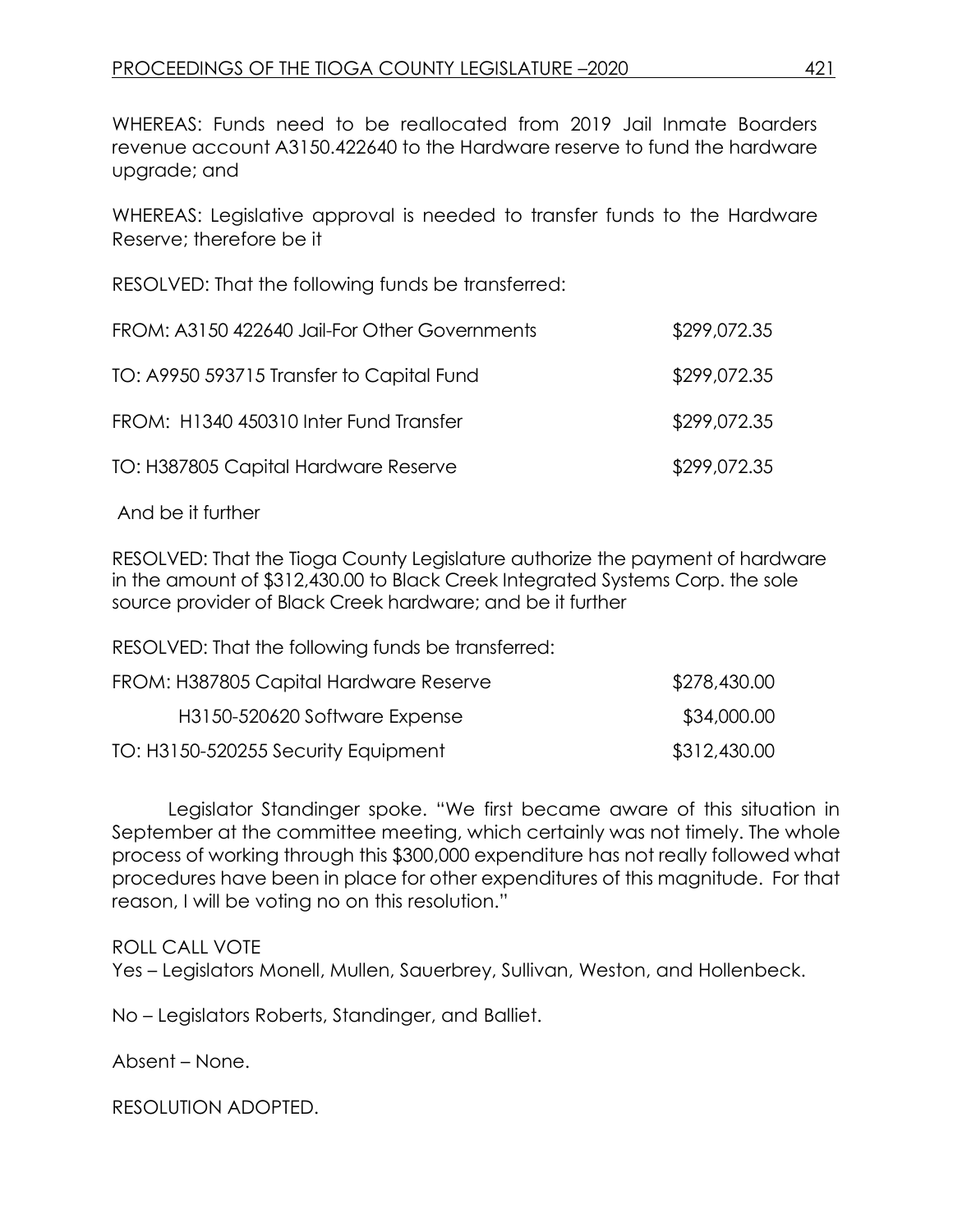Legislator Standinger moved for the adoption of the following resolution, seconded by Legislator Monell.

| REFERRED TO:          | HEALTH & HUMAN SERVICES COMMITTEE<br><b>FINANCE COMMITTEE</b> |
|-----------------------|---------------------------------------------------------------|
| RESOLUTION NO. 231-20 | AMEND BUDGET & APPROPRIATE FUNDS<br>SOCIAL SERVICES           |

WHEREAS: Emergency Services Grant (ESG) has been awarded to Tioga County Department of Social Services from the Office of Temporary and Disability Assistance specifically targeted to address the needs of individuals and families experiencing and/or at risk of homelessness as a result of COVID-19; and

WHEREAS: The plan submitted for expenditure of these funds has been approved; and

WHEREAS: Appropriation of Funds requires Legislative approval; therefore be it

RESOLVED: That funding be appropriated as follows:

|     | From: A6010.436100 State Aid: Administration | \$205,213 |
|-----|----------------------------------------------|-----------|
| To: | A6010.540487 Program Expense                 | \$205,213 |

#### ROLL CALL VOTE

Yes – Legislators Monell, Mullen, Sauerbrey, Roberts, Standinger. Sullivan, Weston, Balliet, and Hollenbeck.

No – None.

Absent – None.

#### RESOLUTION ADOPTED.

Legislator Standinger moved for the adoption of the following resolution, seconded by Legislator Monell.

REFERRED TO: HEALTH & HUMAN SERVICES COMMITTEE

RESOLUTION NO. 232-20 *APPROVE FUNDING 2020 YOUTH BUREAU PROGRAM FUNDING*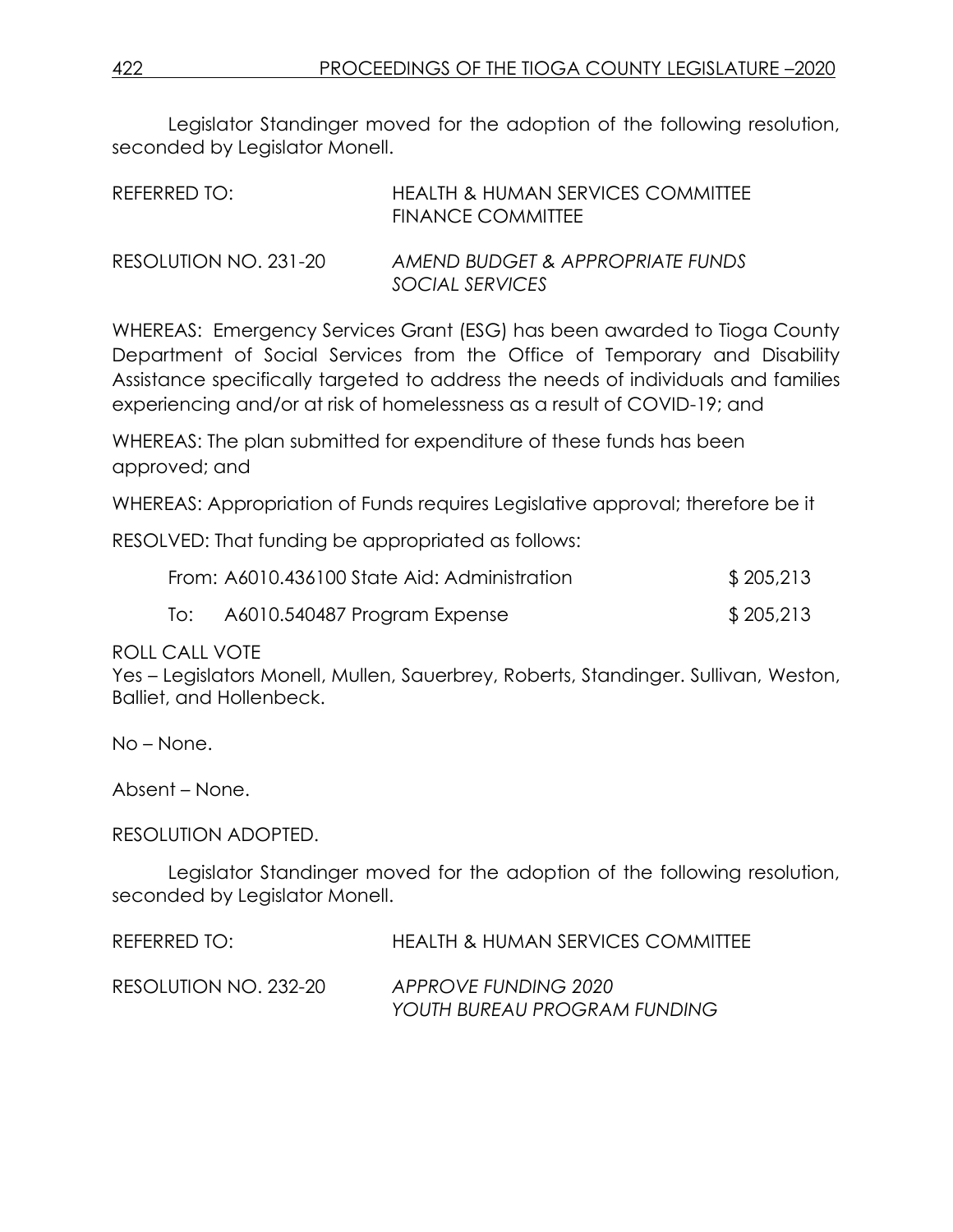WHEREAS: The Tioga County Legislature approves Youth Bureau program funding which is 100% reimbursable from the New York State Office of Children and Family Services; and

WHEREAS: The Tioga County Youth Board has reviewed 2020 applications for funding which are consistent with guidelines previously presented to the Legislative Committee; therefore be it

RESOLVED: That the following programs, recommended by the Tioga County Youth Board for program year 2020, be approved by the Tioga County Legislature in the amounts indicated:

| \$5,000  |
|----------|
| \$5,000  |
| \$2,500  |
| \$1,800  |
| \$3,300  |
| \$7,500  |
| \$5,600  |
| \$4,000  |
| \$4,800  |
| \$300    |
| \$2,250  |
| \$42,050 |
|          |

ROLL CALL VOTE

Yes – Legislators Monell, Mullen, Sauerbrey, Roberts, Standinger. Sullivan, Weston, Balliet, and Hollenbeck.

No – None.

Absent – None.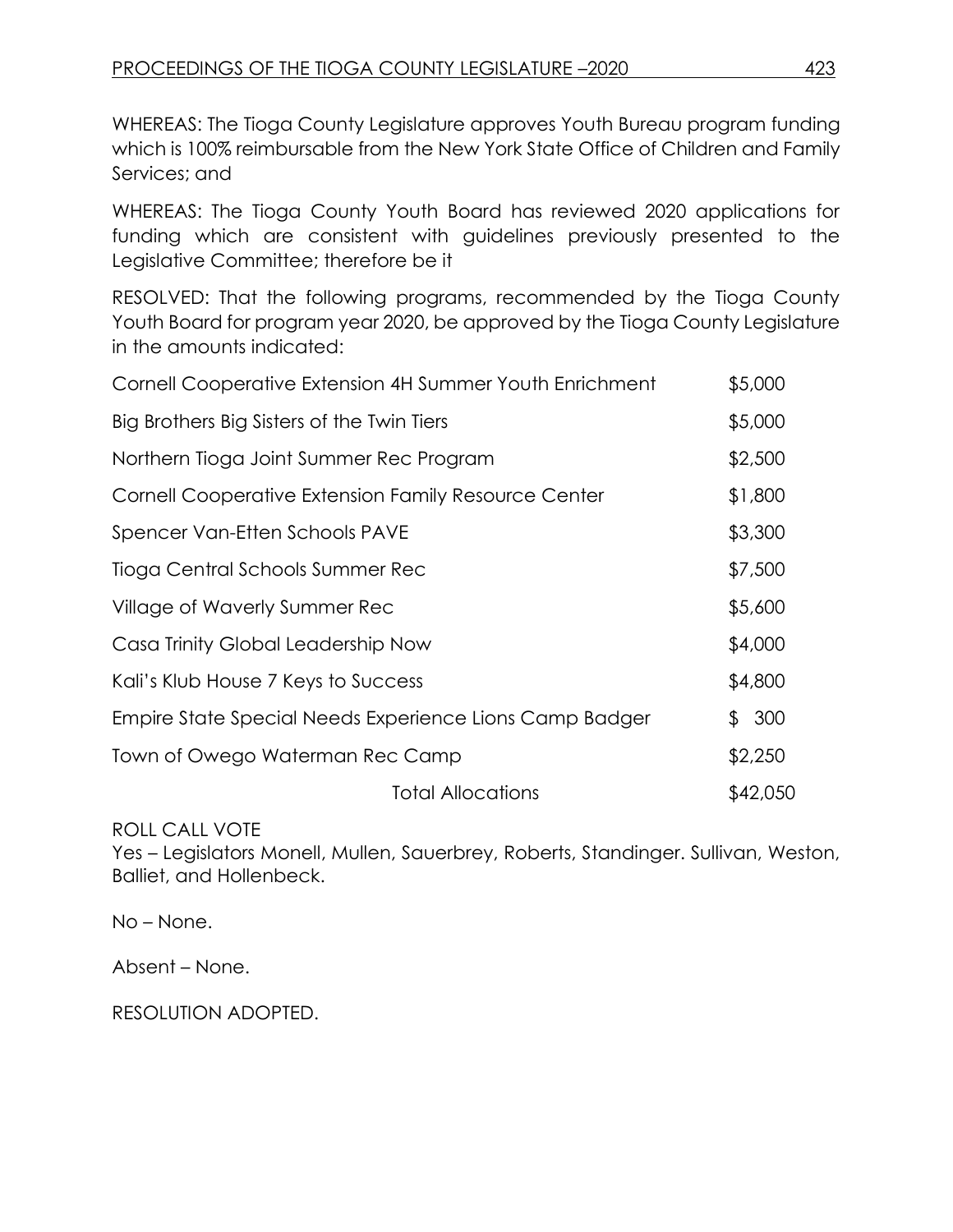Legislator Mullen moved for the adoption of the following resolution, seconded by Legislator Monell.

| REFERRED TO:          | <b>PUBLIC SAFETY COMMITTEE</b><br><b>FINANCE COMMITTEE</b>                              |
|-----------------------|-----------------------------------------------------------------------------------------|
| RESOLUTION NO. 233-20 | AWARD 2020 EMERGENCY MANAGEMENT<br>PLANNING GRANT (EMPG20)<br><b>EMERGENCY SERVICES</b> |

WHEREAS: The Tioga County Office of Emergency Services has been awarded a matching grant of \$23,821 by the New York State Division of Homeland Security and Emergency Services (NYSDHSES); and

WHEREAS: The matching grant will be used to offset \$23,821 of budgeted salary costs; therefore be it

RESOLVED: That the Emergency Services Office be allowed to accept the awarded 2020 Emergency Management Planning Grant in the amount of \$23,821.

To: A3640-443050-EMP20 Federal Aid-Civil Defense \$23,821.00

ROLL CALL VOTE

Yes – Legislators Monell, Mullen, Sauerbrey, Roberts, Standinger. Sullivan, Weston, Balliet, and Hollenbeck.

No – None.

Absent – None.

RESOLUTION ADOPTED.

Legislator Mullen moved for the adoption of the following resolution, seconded by Legislator Hollenbeck.

| REFERRED TO:          | <b>PUBLIC SAFETY COMMITTEE</b>                                                       |
|-----------------------|--------------------------------------------------------------------------------------|
| RESOLUTION NO. 234-20 | AUTHORIZE CONTRACT BETWEEN<br>TWIN TIER PATHOLOGY ASSOCIATES, PC AND<br>TIOGA COUNTY |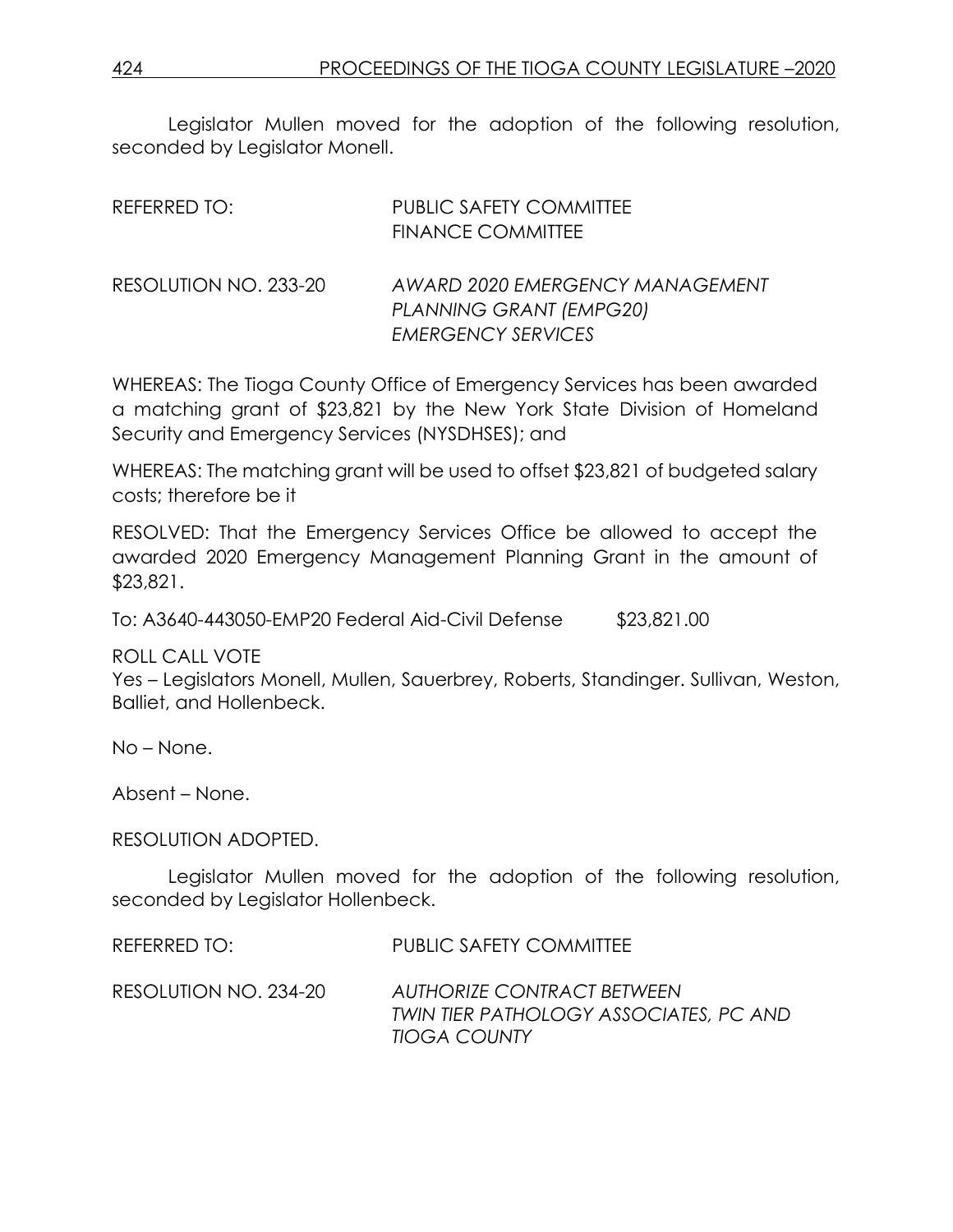WHEREAS: Beginning January 1, 2021 Twin Tier Pathology Associates, PC will provide services for autopsies, laboratory testing, x-rays, and use of morgue facilities for Tioga County; and

WHEREAS: The contract calls for \$950.00 to be paid to Pathologists and various other fees depending on tests, x-rays, etc. that are needed; therefore be it

RESOLVED: That the Tioga County Legislature authorizes the Tioga County Chair to sign a contract, upon approval of the County Attorney, with Twin Tier Pathology Associates, PC for services rendered to Tioga County at the costs listed above and for a term of 1/1/21 through 12/31/21.

Legislator Standinger spoke. "Our Administrative Coroner, Stew Bennett, has very diligently pursued these costs and I thank him for reducing the increase to a manageable level."

Legislator Mullen spoke. "I agree with Legislator Standinger. The cost could be extraordinary, especially during this time of COVID-19. Stew has done a fantastic job keeping those costs under control."

#### ROLL CALL VOTE

Yes – Legislators Monell, Mullen, Sauerbrey, Roberts, Standinger. Sullivan, Weston, Balliet, and Hollenbeck.

No – None.

Absent – None.

RESOLUTION ADOPTED.

Legislator Roberts moved for the adoption of the following resolution, seconded by Legislator Monell.

| REFERRED TO:          | <b>PUBLIC WORKS COMMITTEE</b>                |
|-----------------------|----------------------------------------------|
| RESOLUTION NO. 235-20 | INTER-MUNICIPAL AGREEMENT<br>HAZARDOUS WASTE |

WHEREAS: Tioga County has had a contract and inter-municipal agreement for the disposal of hazardous waste with Broome County over the last twenty years; and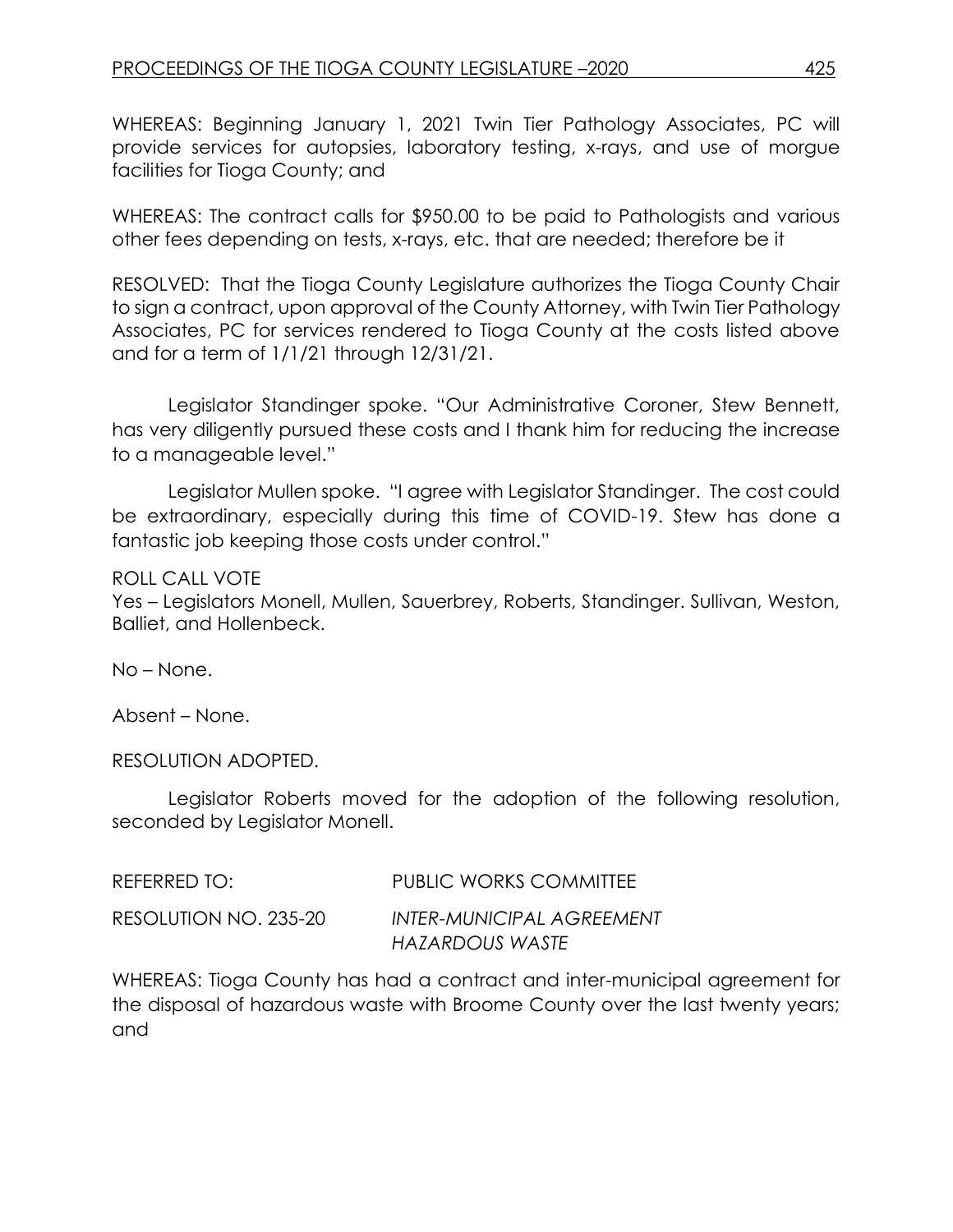WHEREAS: Broome County and Tioga County developed a proposal plus an intermunicipal agreement allowing Tioga County to utilize Broome County's Hazardous Waste Facility for the years 2021-2022; therefore be it

RESOLVED: That the Tioga County Legislature authorizes and directs the Chair or their designee to renew the contract and inter-municipal agreement for the disposal of hazardous waste with Broome County for the years 2021-2022 upon approval by the County Attorney.

## ROLL CALL VOTE

Yes – Legislators Monell, Mullen, Sauerbrey, Roberts, Standinger. Sullivan, Weston, Balliet, and Hollenbeck.

No – None.

Absent – None.

RESOLUTION ADOPTED.

Legislator Mullen moved for the adoption of the following resolution, seconded by Legislator Monell.

| REFERRED TO:          | PUBLIC SAFETY COMMITTEE                                                                                                                          |
|-----------------------|--------------------------------------------------------------------------------------------------------------------------------------------------|
| RESOLUTION NO. 236-20 | RESOLUTION TO CONTINUE APPROVAL FOR<br><b>CONTRACT BETWEEN THE TIOGA COUNTY</b><br><b>PROBATION DEPT. AND CAYUGA COUNSELING</b><br>SERVICE, INC. |

WHEREAS: Raise the Age mandates and changes made to 9 NYCRR 356 and 9 NYCRR 359 require Probation Departments to offer a variety of Alternative to Detention and Pre-Dispositional Supervision programming for both Juvenile Delinquents and Raise the Age Youth based on their risk level. The services provided must be proven evidence based services or promising evidence based services; and

WHEREAS: Tioga County Probation would like to continue to contract with Cayuga Counseling Service, Inc. to provide promising evidence based services to Probation involved youth. This program will provide both Alternative to Detention programing and Pre-dispositional Supervision programing for youth in Youth Part Court, Family Court or Intake and Diversion Services at Probation; and

WHEREAS: In 2020, the County Legislature approved a contract with Cayuga Counseling Service, Inc. to provide 8 slots of juvenile specialized supervision to reduce the County's need for expensive specialized secure detention, secure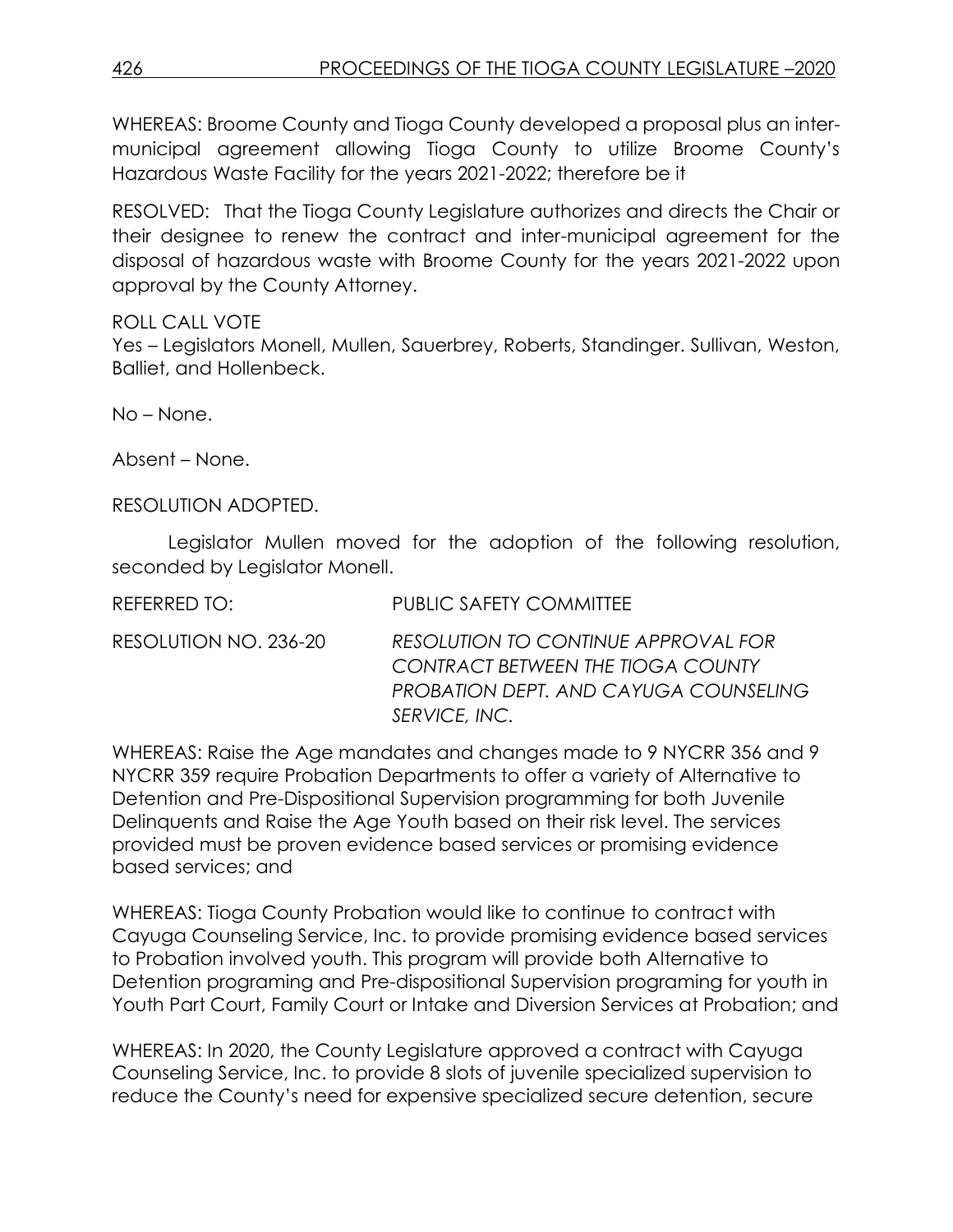and non-secure detention and the newly mandated Pre-dispositional Supervision; and

WHEREAS: The cost of the contract is \$72,509.81 for twelve months. The County received RTA funding for this program for 2019 and the Probation Department will list the program in the next application for Raise the Age funding when it is available; therefore be it

RESOLVED: That the Tioga County Probation Director is approved to continue to contract with Cayuga Counseling Service, Inc. in 2021 to provide Alternative to Detention and Pre-Dispositional Supervision programming for both Juvenile Delinquents and Raise the Age Youth, if the contract is approved by the County Attorney.

ROLL CALL VOTE

Yes – Legislators Monell, Mullen, Sauerbrey, Roberts, Standinger. Sullivan, Weston, Balliet, and Hollenbeck.

No – None.

Absent – None.

RESOLUTION ADOPTED.

Legislator Mullen moved for the adoption of the following resolution, seconded by Legislator Standinger.

REFERRED TO: PUBLIC SAFETY COMMITTEE

RESOLUTION NO. 237-20 *RESOLUTION TO APPROVE A CONTRACT BETWEEN THE TIOGA COUNTY PROBATION DEPT. AND BUDDI US, LLC*

WHEREAS: The Probation Department is need of Electronic Monitoring Services to provide alternative to incarceration and alternative to detention services via Court order for Tioga County adults and juveniles; and

WHEREAS: Probation has been contracting with a company, Buddi US, LLC that is willing to provide Electronic Monitoring Services to Tioga County Probation at the cost of \$3.80 per day per unit; and

WHEREAS: The Tioga County Attorney has previously approved a contract with Buddi US, LLC that will charge the County \$3.80 per day per unit, with no fee for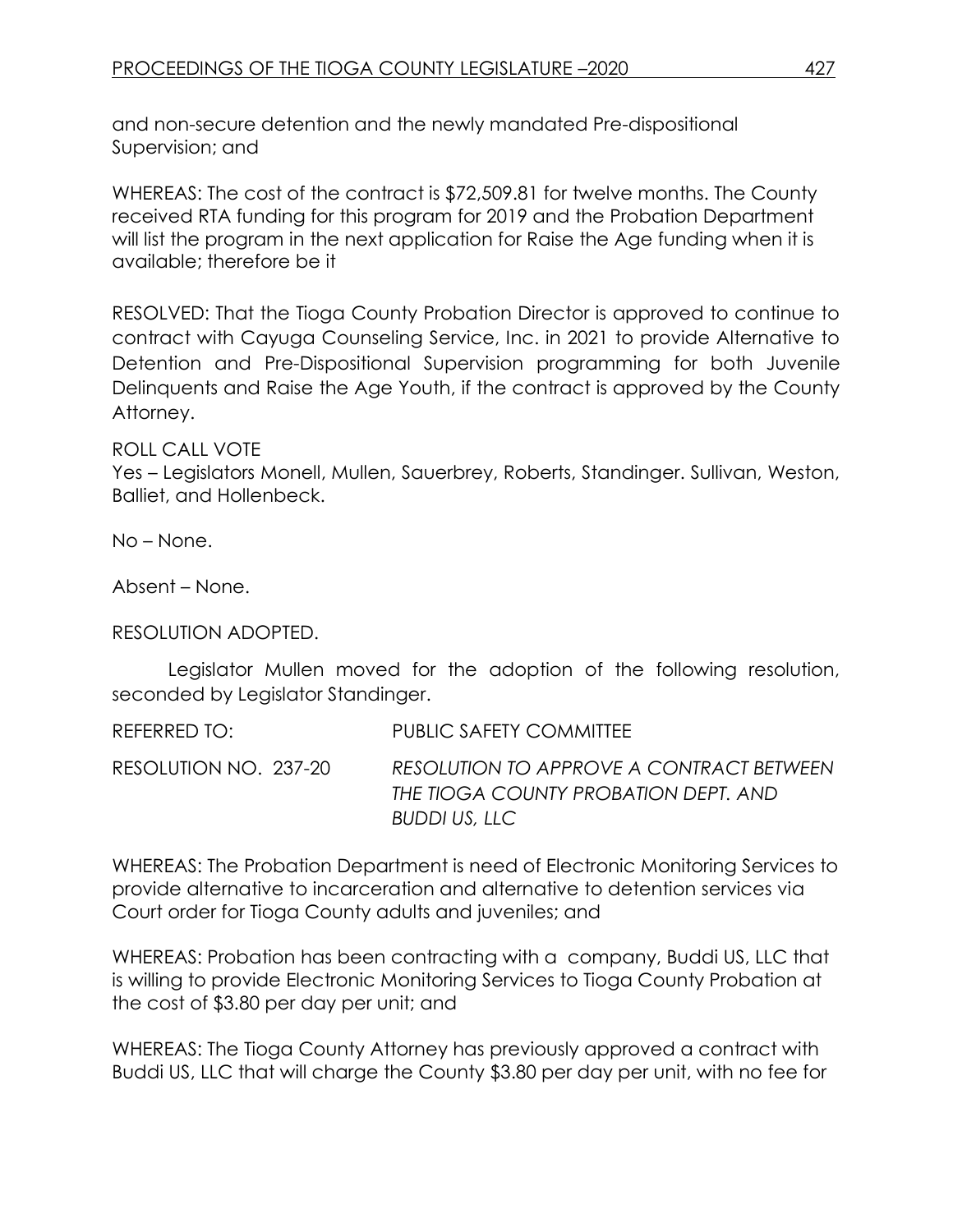units on the shelf. Said contract includes a rollover clause that allows the contract to roll over year to year unless terminated by one of the parties; and

WHEREAS: Tioga County Probation has budgeted funds for Electronic Monitoring services for 2021 in the amount of \$4,000 in account number A3142-540140; therefore be it

RESOLVED: That Tioga County Probation Director is approved to contract with Buddi US, LLC to provide Electronic Monitoring hardware and internet accessible software for adults and juveniles to the Probation Department as part of the County's Alternative to Incarceration and Alternative to Detention programming.

#### ROLL CALL VOTE

Yes – Legislators Monell, Mullen, Sauerbrey, Roberts, Standinger. Sullivan, Weston, Balliet, and Hollenbeck.

No – None.

Absent – None.

RESOLUTION ADOPTED.

Legislator Mullen moved for the adoption of the following resolution, seconded by Legislator Hollenbeck.

| REFERRED TO:          | <b>PUBLIC SAFETY COMMITTEE</b>                                                                                                        |
|-----------------------|---------------------------------------------------------------------------------------------------------------------------------------|
| RESOLUTION NO. 238-20 | <b>RESOLUTION TO APPROVE</b><br>STSJP CONTRACT FOR SFY 2020-2021<br>PROBATION AS LEAD AGENCY FOR<br>APPLICATION FOR FUNDING VIA STSJP |

WHEREAS: The NYS Office of Children and Family Services (OCFS) has directed every County to create Alternative to Detention programing and since 2015 the Probation Department has been the Lead Agency for the County to apply for STSJP funding; and

WHEREAS: The funding is based on an approved OCFS contract for a maximum of \$40,000 and is set at a ratio of 62% state reimbursement - 38% county share for monies expended by the County for Alternative to Detention programing for Juvenile Delinquents. The Tioga County Legislature agrees to accept this reimbursement funding format; therefore be it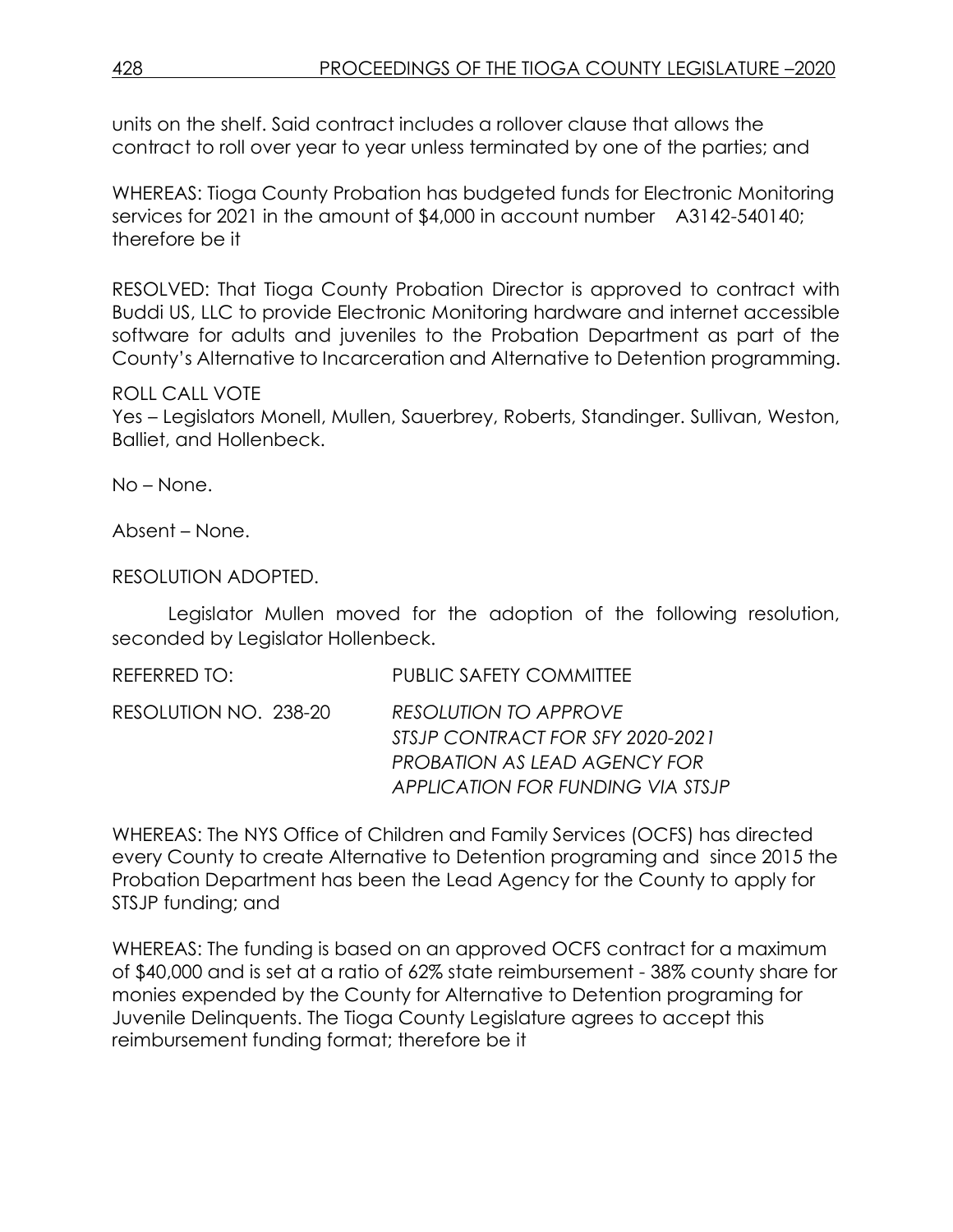RESOLVED: That Tioga County Legislative Chair is approved to contract with the Office of Children and Family Services for STSJP funding as follows:

Probation Department -Juvenile Delinquency Alternatives to Detention

| Reminder Call, Electronic Monitoring | \$19,766.00 |
|--------------------------------------|-------------|
| State Share                          | \$12,254.92 |
| County Share                         | \$7,511.08  |

ROLL CALL VOTE

Yes – Legislators Monell, Mullen, Sauerbrey, Roberts, Standinger. Sullivan, Weston, Balliet, and Hollenbeck.

No – None.

Absent – None.

RESOLUTION ADOPTED.

Legislator Monell moved for the adoption of the following resolution, seconded by Legislator Hollenbeck.

| REFERRED TO:          | FINANCE/LEGAL COMMITTEE                                         |
|-----------------------|-----------------------------------------------------------------|
| RESOLUTION NO. 239-20 | AMEND RESOLUTION #170-90<br><b>FORFEITURE OF CRIME PROCEEDS</b> |
|                       | <b>FOR DRUG ENFORCEMENT ACTIVITIES</b>                          |

WHEREAS: Resolution 170-90 established a system for the disposal of property, the order of priority of disbursements and the restrictions on the use of both preconviction and post-conviction forfeitures of crime proceeds; and

WHEREAS: Section 1349 of the Civil Practice Law and Rule has changed and should be updated per resolution; and

RESOLVED: That the Tioga County Legislature does hereby update the following rules and regulations in regard to forfeiture of crime proceeds:

- 1. All forfeitures of crime proceeds shall primarily be governed by Section 1349 of the Civil Practice Law and Rules as amended.
	- A. Fifteen percent (15%) of all monies realized through forfeiture to the claiming authority in satisfaction of actual costs and expenses incurred in the investigation, preparation and litigation of the forfeiture action, including that proportion of the salaries of the attorneys, clerical and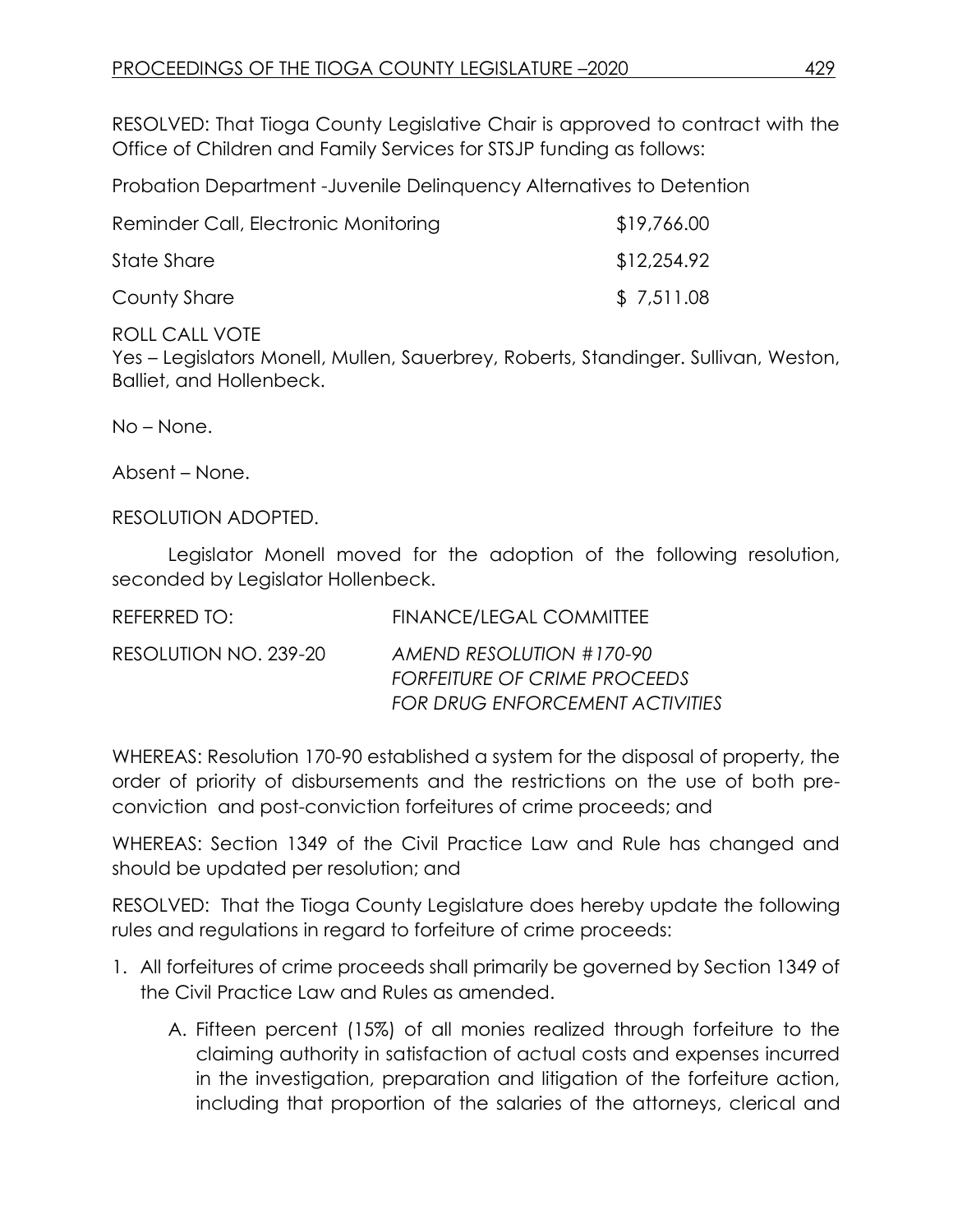investigative personnel devoted thereto, plus all costs and disbursements taxable under the provisions of this chapter;

- B. Five percent (5%) of all monies realized through forfeiture to the claiming agent in satisfaction of actual costs incurred for protecting, maintaining and forfeiting the property including that proportion of the salaries of attorneys, clerical and investigative personnel devoted thereto;
- C. Forty percent (40%) of all monies realized through forfeiture which are remaining after distributions pursuant to paragraphs of this subdivision, to the chemical dependence service fund (Office of Alcoholism and Substance Abuse Services-OASAS) established pursuant to section ninety-seven-w of the state finance law ;
- D. Seventy-five percent (75%) of such monies shall be deposited to a law enforcement purposes subaccount of the general fund of the state where the claiming agent is an agency of the state or the political subdivision or public authority of which the claiming agent is a part, to be used for law enforcement use in the investigation of penal law offenses or law enforcement assisted diversion;
- E. The remaining twenty-five percent (25%) of such monies shall be deposited to a prosecution services (A1165) subaccount of the general fund of the state where the claiming authority is the attorney general or the political subdivision of which the claiming authority is a part, to be used for the prosecution of penal law offenses.
- 2. Amounts received in general fund of County restricted for Law enforcement purposes should be used for Law enforcement purpose by the District Attorney in the year received. If not used, the unexpended balance shall be transferred to Criminal Proceed Forfeiture Reserve Fund (Account A-388901). The amounts in this account must be used in the next succeeding fiscal year for Law enforcement purposes by the District Attorney.
- 3. Said funds shall be dispersed under the sole discretion and authority of the District Attorney for Drug enforcement and such other related Law enforcement programs as he may require, subject to the appropriate account and audit by the Tioga County Treasurer.

### ROLL CALL VOTE

Yes – Legislators Monell, Mullen, Sauerbrey, Roberts, Standinger. Sullivan, Weston, Balliet, and Hollenbeck.

No – None.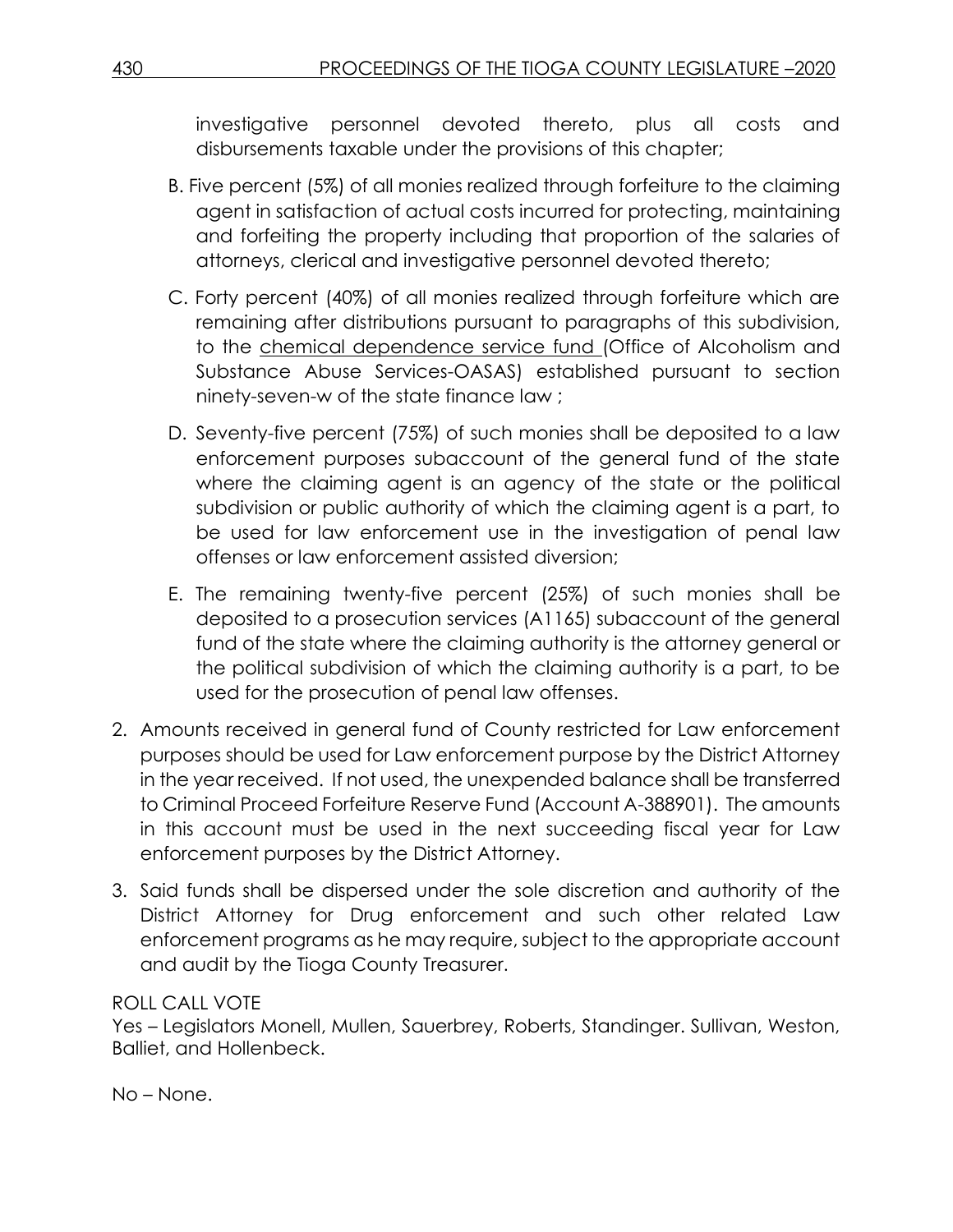Absent – None.

RESOLUTION ADOPTED.

Legislator Monell moved for the adoption of the following resolution, seconded by Legislator Hollenbeck.

| REFERRED TO:          | FINANCE/LEGAL COMMITTEE                                                                                         |
|-----------------------|-----------------------------------------------------------------------------------------------------------------|
| RESOLUTION NO. 240-20 | <b>RESOLUTION APPORTIONING</b><br><b>FORFEITURE OF CRIME PROCEEDS</b><br><b>FOR DRUG ENFORCEMENT ACTIVITIES</b> |

WHEREAS: Tioga County has received \$15,233.00 from three drug forfeiture cases; and

WHEREAS: It is agreed the funds shall be divided between the agencies involved in the investigation in accordance with Section 1349 of the Civil Practice Laws and Rules; and

WHEREAS: Distribution details are attached; and

WHEREAS: Appropriation of funds and budget modifications requires Legislative approval; therefore be it

RESOLVED: That funding be appropriated as follows:

|     | FROM: A1165-426250 Forfeiture of Crime Proceeds<br>A1165-426260 Forfeiture of Crime Proceeds Restricted | \$2,284.95<br>\$12,948.05 |
|-----|---------------------------------------------------------------------------------------------------------|---------------------------|
| TO: | A1165-540335 Asset Forfeiture Expense                                                                   | \$15,233.00               |

ROLL CALL VOTE

Yes – Legislators Monell, Mullen, Sauerbrey, Roberts, Standinger. Sullivan, Weston, Balliet, and Hollenbeck.

No – None.

Absent – None.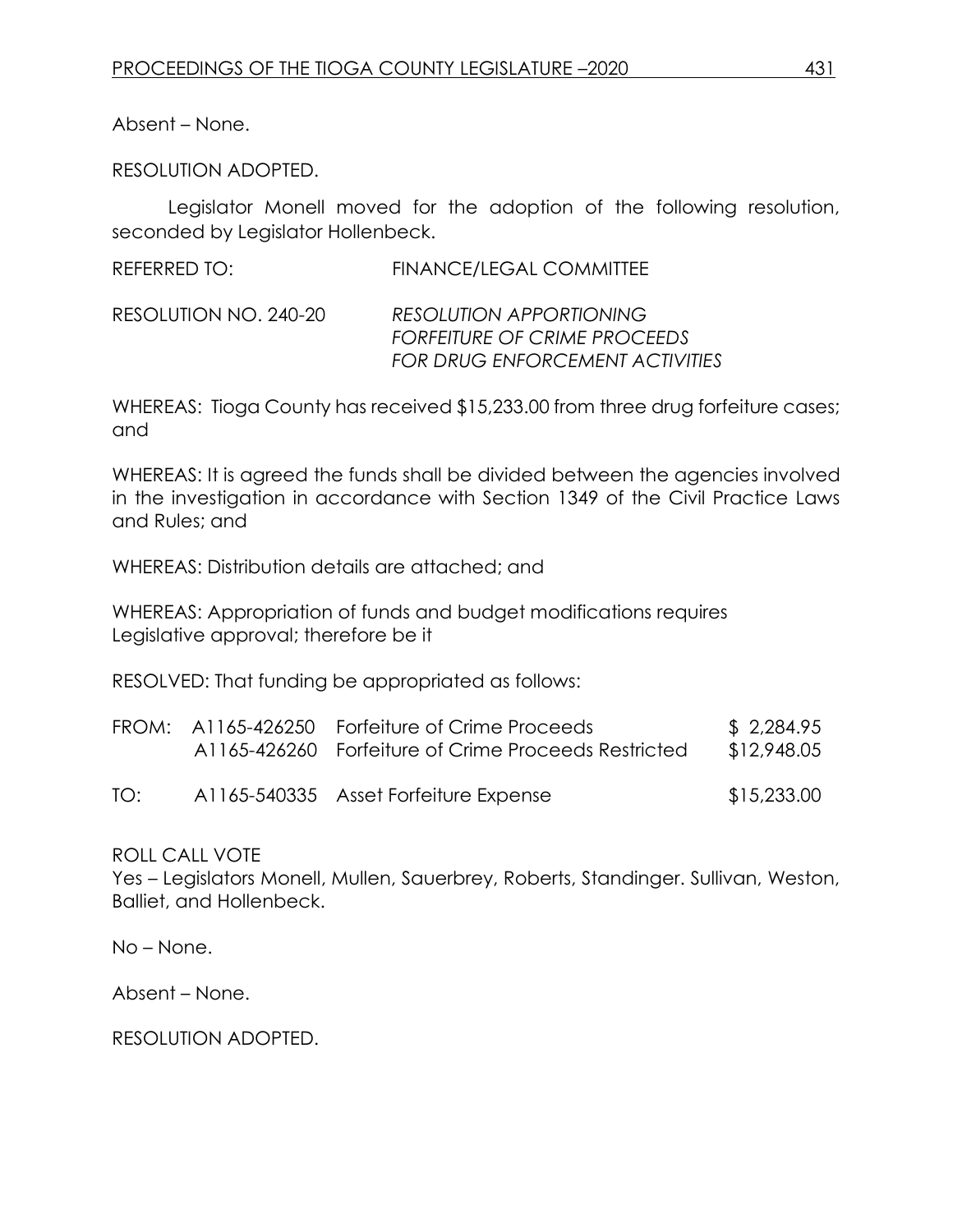Legislator Mullen moved for the adoption of the following resolution, seconded by Legislator Standinger.

| REFERRED TO: | PUBLIC SAFETY COMMITTEE  |
|--------------|--------------------------|
|              | <b>FINANCE COMMITTEE</b> |

RESOLUTION NO. 241-20 *APPROPRIATION OF FUNDS 2020-2021 NYS STOP DWI CRACKDOWN ENFORCEMENT GRANT STOP DWI*

WHEREAS: The NYS STOP-DWI Foundation Board has awarded a Crackdown Enforcement grant of \$17,000 (contract #C002527) to Tioga County STOP-DWI; and

WHEREAS: Appropriation of funds and budget modification requires Legislative approval; therefore be it

RESOLVED: That the 2020-2021 NYS STOP DWI (contract #C002527) be appropriated as follows:

|  |  | FROM: A3315-445890-CRK20 Federal Aid-Other Transp NPSP |  | \$17,000 |
|--|--|--------------------------------------------------------|--|----------|
|--|--|--------------------------------------------------------|--|----------|

TO: A3315-540590-CRK20 Services Rendered-STOP DWI \$17,000

### ROLL CALL VOTE

Yes – Legislators Monell, Mullen, Sauerbrey, Roberts, Standinger. Sullivan, Weston, Balliet, and Hollenbeck.

No – None.

Absent – None.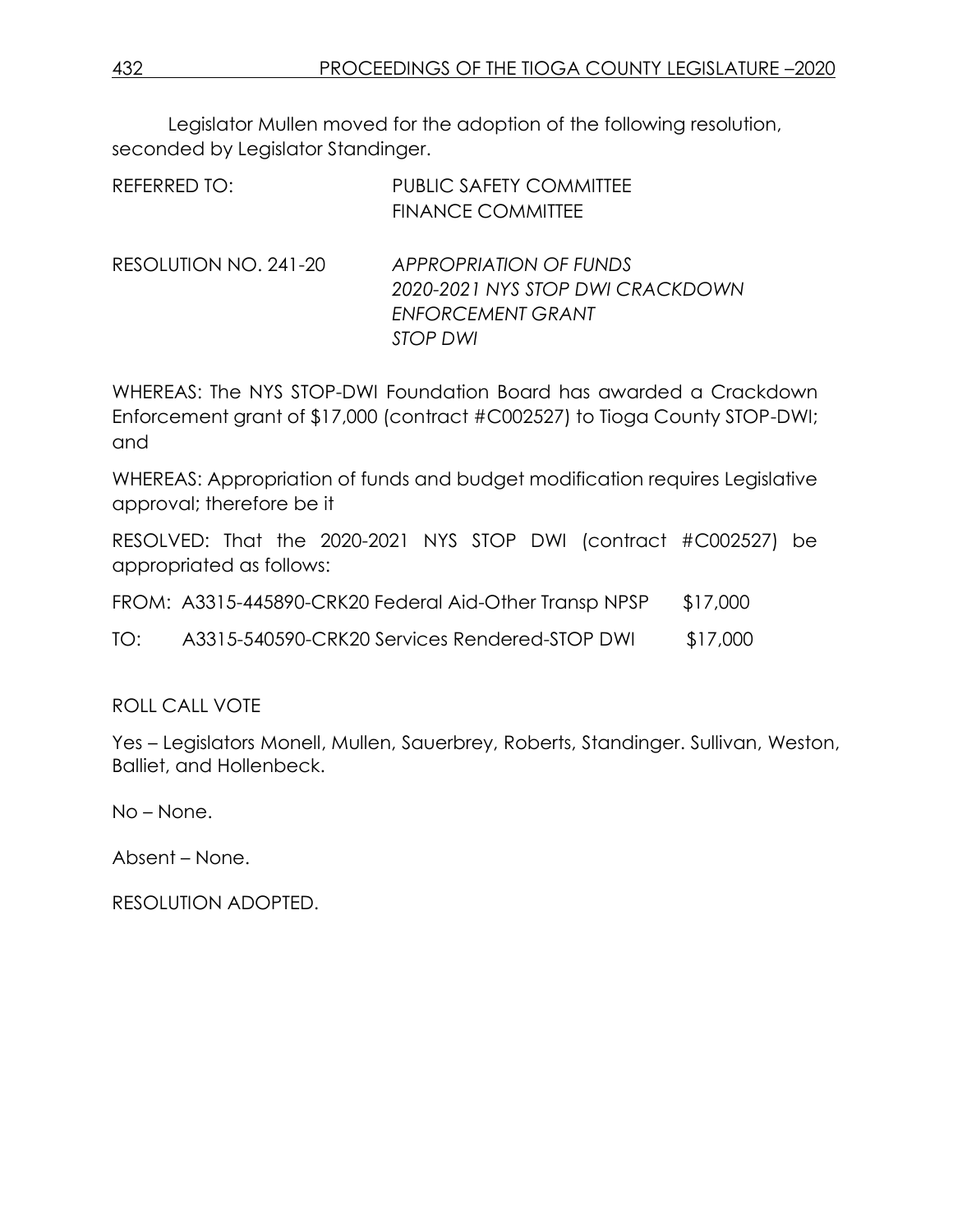Legislator Sullivan moved for the adoption of the following resolution, seconded by Legislator Monell.

| REFERRED TO:          | <b>INFORMATION TECHNOLOGY</b><br><b>FINANCE COMMITTEE</b>                                                                                     |
|-----------------------|-----------------------------------------------------------------------------------------------------------------------------------------------|
| RESOLUTION NO. 242-20 | AUTHORIZE AND FUND RENEWAL OF<br>MICROSOFT WINDOWS 10 SOFTWARE LICENSES<br>WITH APPROPRIATION FROM CAPITAL SOFTWARE<br><b>RESERVE ACCOUNT</b> |

WHEREAS: The Tioga County Legislature recognizes the importance of County infrastructure; and

WHEREAS: The County utilizes Microsoft Windows software for critical daily operations; and

WHEREAS: The ITCS Director has evaluated the current Microsoft licensing needs; and

WHEREAS: A need to renew Microsoft software license maintenance to ensure the County is in license usage compliance has been identified; therefore be it

RESOLVED: That the Tioga County Legislature authorizes the payment of software fees in the amount of \$64,635.00 to Dell, the holder of the Microsoft NYS OGS contract for software purchases, from the Capital Software Reserve Fund for the purchase of Microsoft Windows 10 licenses; and be it further

RESOLVED: That the following funds be transferred:

|  |  | FROM: H387804 Capital Software Reserve Fund | \$64,635.00 |
|--|--|---------------------------------------------|-------------|
|--|--|---------------------------------------------|-------------|

TO: H1680-520620 Information Technology Capital Software \$64,635.00

ROLL CALL VOTE

Yes – Legislators Monell, Mullen, Sauerbrey, Roberts, Standinger. Sullivan, Weston, Balliet, and Hollenbeck.

No – None.

Absent – None.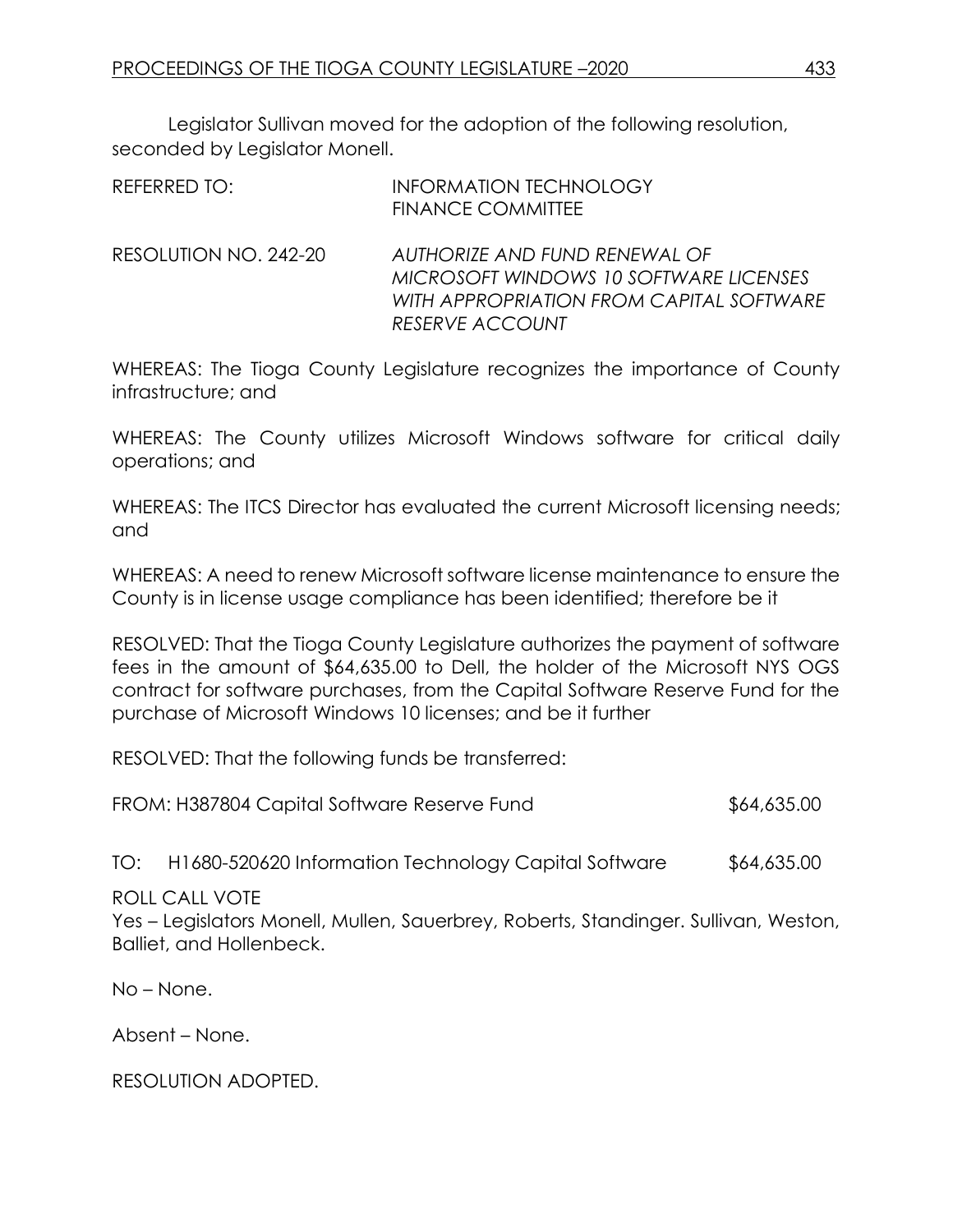Legislator Sullivan moved for the adoption of the following resolution, seconded by Legislator Balliet.

| REFERRED TO:          | <b>INFORMATION TECHNOLOGY</b>                                                                                                                                                                    |
|-----------------------|--------------------------------------------------------------------------------------------------------------------------------------------------------------------------------------------------|
| RESOLUTION NO. 243-20 | AMEND EMPLOYEE HANDBOOK;<br><b>COMPREHENSIVE INFORMATION SECURITY</b><br>POLICY, SECTION VIII; SUBSECTION V, F -<br><b>ACCEPTABLE USE-EMAIL AND</b><br>SUBSECTION VII, M – INFORMATION RETENTION |

WHEREAS: The Tioga County Employee Handbook needs to be amended due to New York State consolidating and revising the CO-2, ED-1, MI-1, and MU-1 Schedules with a new single, comprehensive Retention and Disposition Schedule for New York Local Government Records (LGS-1) covering records for all types of local governments; and

WHEREAS: The new LGS-1 Schedule is in effect as of August 1, 2020 and must be adopted by the local governing board prior to utilization; and

WHEREAS: The new LGS-1 Schedule is issued pursuant to Article 57-A of the Arts and Cultural Affairs Law, and containing legal minimum retention periods for local government records; therefore be it

RESOLVED: That Tioga County Employee Handbook be amended with the following updates to the Comprehensive Information Security Policy, Section VIII, Subsections F and M to change reference from Schedule CO-2 to Schedule  $IGS-1$ :

Section VIII; subsection V, F – Acceptable Use – Email: change "Schedule CO-2" to "Schedule LGS-1"

Section VIII; subsection VII, M – Information Retention: change "Records Retention and Disposition Schedule CO-2, Section 185.13, 8NYCRR (Appendix J)" to "Retention and Disposition Schedule for New York Local Government Records (LGS-1)"

# ROLL CALL VOTE

Yes – Legislators Monell, Mullen, Sauerbrey, Roberts, Standinger. Sullivan, Weston, Balliet, and Hollenbeck.

No – None.

Absent – None.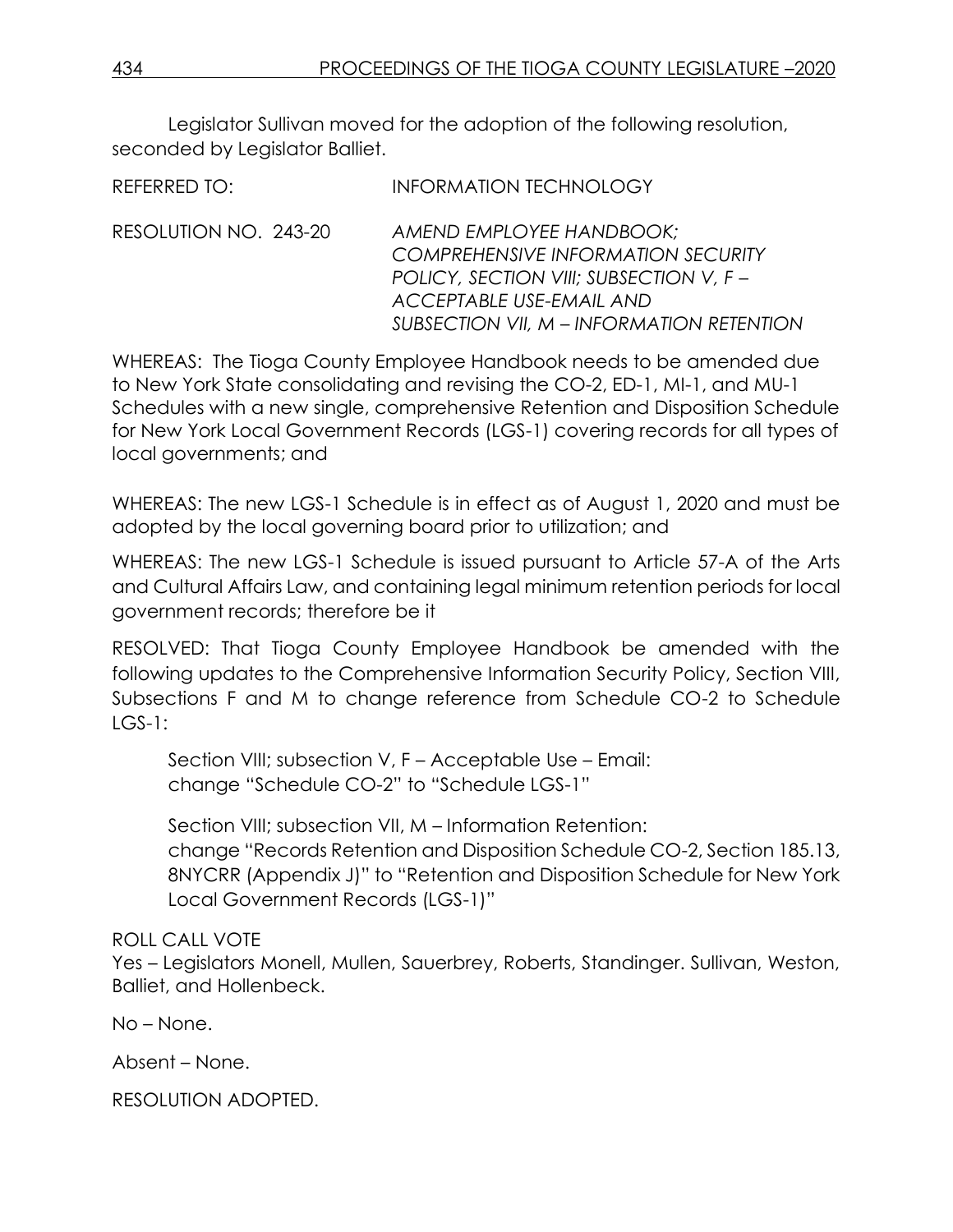Legislator Balliet moved for the adoption of the following resolution, seconded by Legislator Hollenbeck.

| REFERRED TO:          | ADMINISTRATIVE SERVICES COMMITTEE<br>PERSONNEL COMMITTEE  |
|-----------------------|-----------------------------------------------------------|
| RESOLUTION NO. 244-20 | APPOINTMENT OF DEMOCRATIC<br><b>ELECTION COMMISSIONER</b> |

WHEREAS: The Chairman of the Democratic Party has submitted their recommendation to the Clerk of the Legislature; therefore be it

RESOLVED: That James Wahls be and hereby is appointed Election Commissioner for the Democratic Party from January 1, 2021 through December 31, 2022.

ROLL CALL VOTE

Yes – Legislators Monell, Mullen, Sauerbrey, Roberts, Standinger. Sullivan, Weston, Balliet, and Hollenbeck.

No – None.

Absent – None.

RESOLUTION ADOPTED.

Legislator Sullivan moved for the adoption of the following resolution, seconded by Legislator Balliet.

| REFERRED TO:          | <b>INFORMATION TECHNOLOGY</b>   |
|-----------------------|---------------------------------|
|                       | PERSONNEL COMMITTEE             |
| RESOLUTION NO. 245-20 | AUTHORIZE SALARY REALLOCATION   |
|                       | WITHIN CSEA SALARY SCHEDULE FOR |
|                       | <b>GIS TECHNICIAN</b>           |
|                       | <b>INFORMATION TECHNOLOGY</b>   |

WHEREAS: Legislative approval is required for a title's salary reallocation; and

WHEREAS: On July 28, 2020, the Personnel Department received a position description questionnaire from Bryan Goodrich, Geographic Information Systems (GIS) Technician (CSEA SG IX, \$40,898-41,598), who works within the Information Technology Department; and

WHEREAS: A desk audit occurred and involved the review of work tasks performed by the employee as well as current salary allocation; and